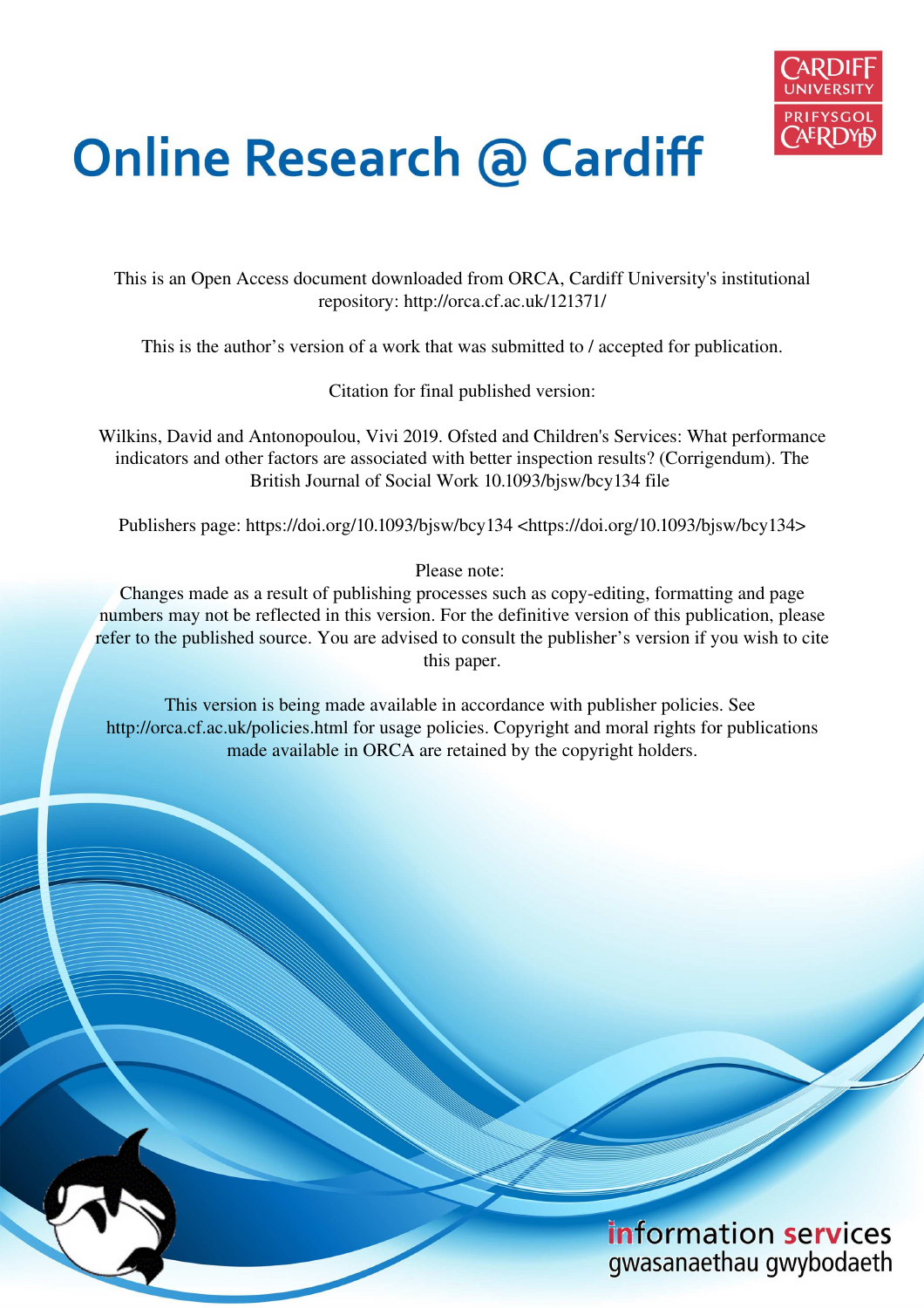## Ofsted and Children's Services: What Performance Indicators and Other Factors Are Associated with Better Inspection Results?

David Wilkins and Vivi Antonopoulou

## Abstract

'Failing' an inspection of The Office for Standards in Education, Children's Services and Skills (Ofsted) has severe consequences on a local authority. Senior managers may lose their jobs and the workforce as a whole can be destabilised. In extreme cases, central government can decide whether the authority is no longer capable of running children's services. On the other hand, receiving positive Ofsted judgements often brings with it a national reputation for excellence. This study reports the findings of an analysis of key performance indicators, expenditure and deprivation in relation to Ofsted inspections for eighty-seven local authorities in England undertaken between 2014 and 2016. Our aim was to examine the association between these factors and Ofsted judgements. Our findings suggest that for most of the factors we considered, there is no clear pattern of better or worse performance between local authorities with different Ofsted ratings. However, 'good and outstanding' authorities tend to outperform other authorities in relation to some procedural variables. By itself, the level of local authority deprivation was most clearly associated with the Ofsted rating, and expenditure was associated with the authority's level of deprivation but not their Ofsted judgement. Comparisons are made with the concept of 'valueadded' performance in relation to schools.

Keywords: Child protection, children and families, organisation, social policy

## Introduction

The Office for Standards in Education, Children's Services and Skills (Ofsted) is responsible for the inspection of children's services in England. The aim of these inspections is to 'raise standards and improve lives' (Ofsted, 2014, p. 5). Yet, in the past Ofsted have been criticised for focusing too much on compliance with policies and procedures and not enough on 'the experiences of children, young people and their families' (Munro, 2011, p. 7). In response to these criticisms, Ofsted revised their inspection framework to focus more on the quality of practice and outcomes for children and less on compliance. Under this new frame- work, Ofsted inspected children's services across three areas— Child Protection (CP), Looked After Children (LAC) and Leadership—and provided an overall judgement of 'inadequate', 'requires improvement', 'good' or 'outstanding'. Under this framework,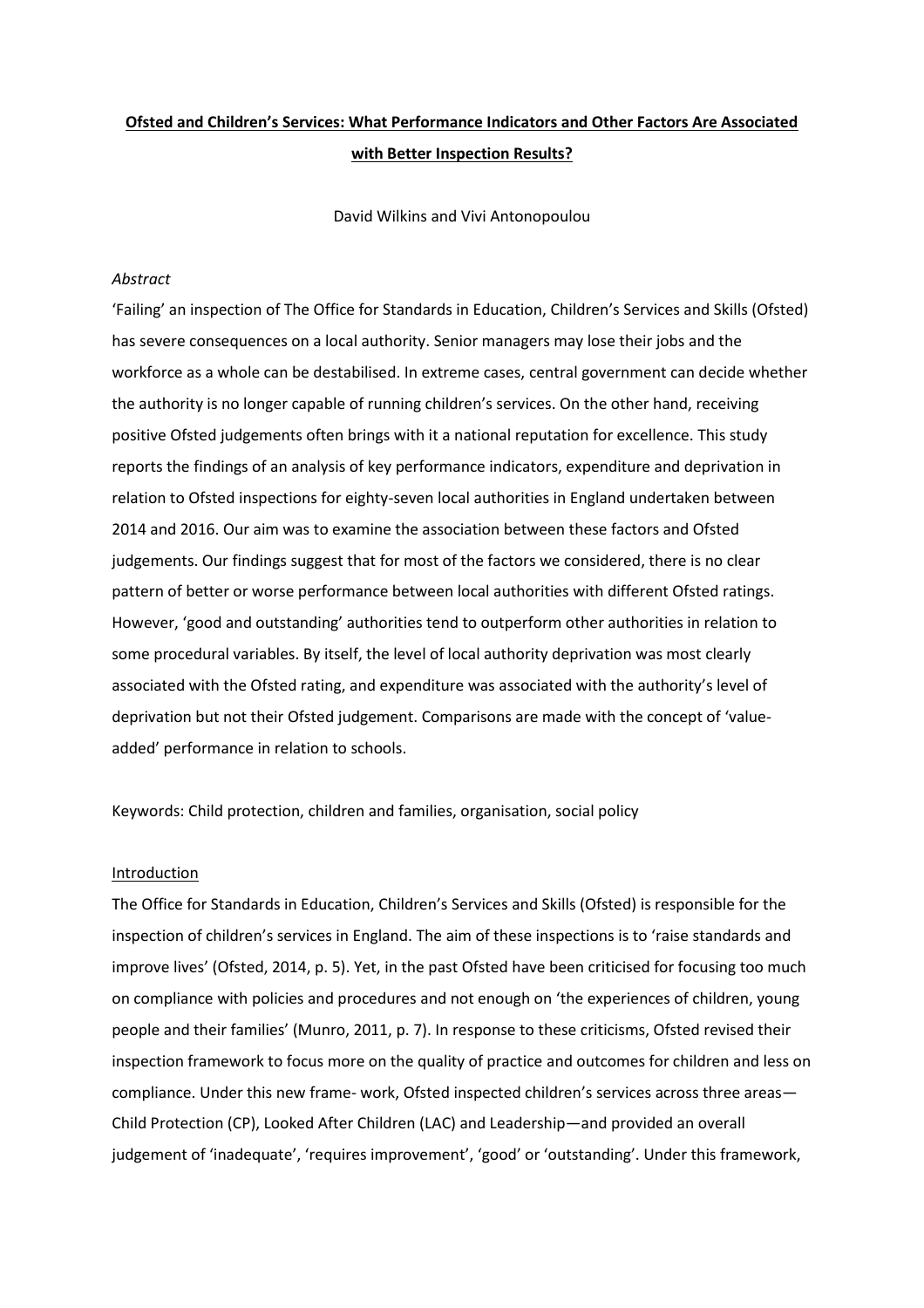it has proved more difficult for local authorities to achieve a grade of 'good' or 'outstanding' than before. In Ofsted's 2016 annual social care report, the most recently published within the time frame considered for this article (2014–2016), of the eighty-seven authorities inspected, 2 per cent  $(n1/42)$  were graded outstanding, 24 per cent (n1/421) were graded good, 49 per cent (n1/443) were graded as requiring improvement and 24 per cent (n1/421) were found to be inadequate. This compares with 9 per cent outstanding, 69 per cent good and 22 per cent adequate in 2007/2008, during which year no authorities were rated inadequate (Impower, 2015).

This may suggest that 'the bar has been raised' for children's services and yet it has also been argued that these judgements do not take sufficient account of local deprivation and spending levels (Rowlands, 2010; Bywaters et al., 2014a,b; Jones, 2015a). In 2015, the government announced that when children's services are judged to be 'inadequate', they could be subject to mandatory intervention by the Department for Education (DfE) (HM Government, 2015). In some places, such as Doncaster and Slough, responsibility for the provision of children's services has been removed from the local authority. Even in less extreme circumstances, it remains the case that the impact of a negative Ofsted judgement can still be problematic-'confidence ... is lost, thresholds become very low ... the workforce implodes and becomes unstable ... there is a heavy dependence on agency workers ... workloads increase ... backlogs of assessment build up, cases are unallocated and corners are cut' (Jones, 2015b).

Despite the significant influence that Ofsted has on the social care sec- tor (Tilbury, 2004), compared with the education sector, we know relatively little about their inspections of children's services. There have been numerous studies of Ofsted's school inspections, including whether inspections help improve exam performance (Rosenthanl, 2004)<sup>1</sup>, whether they make a difference to General Certificate of Secondary Education (GCSE) results (Shaw et al., 2003)<sup>2</sup>, how schools behave before and after an inspection (Ouston et al., 1997)<sup>3</sup> and whether Ofsted's judgements are reliable (Campbell and Husbands, 2000)<sup>4</sup>. In relation to children's services, far less has been published. Notable exceptions include a Local Government Association report into whether Ofsted inspections help improve children's services (Impower, 2015). This report found that when a department is judged to be 'inadequate' or 'in need of improvement', they tend to suffer 'an accelerated decline'  $(2015, p. 3).$ 

 $^1$  No-in the year of inspection, exam performance was slightly worse than in other years.

<sup>&</sup>lt;sup>2</sup> For a small number of schools, inspection was associated with slight improvements. For the majority of schools, inspection did not improve examination achievement.

<sup>&</sup>lt;sup>3</sup> School inspections were found to contribute positively to the process of school improvement.

<sup>&</sup>lt;sup>4</sup> The methodology of inspection was found to be insufficiently reliable for the consequences which flow from it.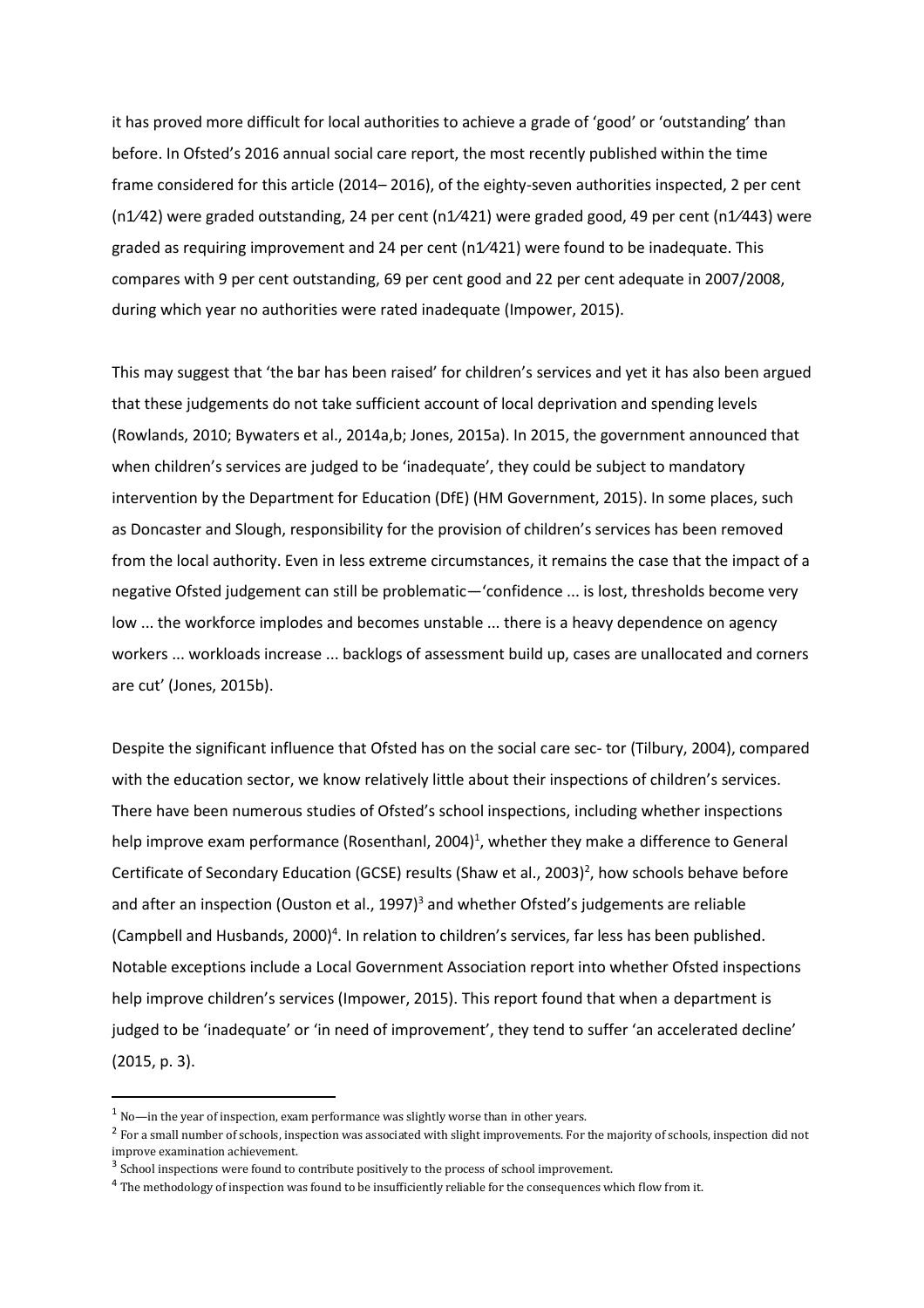## How do Ofsted inspect local authorities?

We do, however, know what methods Ofsted use when inspecting children's services, because their inspection handbook is a public document (Ofsted, 2017a). It describes a 'combination of casetracking, case sampling, observations of practice and interviews' (p. 23). The latter may be conducted with social workers, children and young people, parents and carers, foster carers and adopters and senior staff within the authority. Inspectors may also spend time 'shadowing staff in their day-to-day work' and 'observing practice in multi-agency/single agency meetings' (p. 24). This suggests that Ofsted aim to take a holistic approach by gathering data from a variety of sources and then seeking to 'triangulate [the] evidence' (p. 32 and p. 35). This approach has been both commended and critiqued by Munro (2014) who said, 'the new framework is looking at the right aspects of work' (p. 1) but 'the complicated causal links between professional practice and outcomes make it difficult to make judgements about causality' (p. 2). In other words, although the inspection framework sets out what Ofsted inspectors do, it is not clear how they use this data to form a judgement about causal links between what they observe about the service and the quality of practice and resultant outcomes.

## What factors are associated with different Ofsted judgements?

The question of what factors are most strongly associated with Ofsted's judgments is critical. To date, we are aware of only one other published study that explored this question in relation to Ofsted's new inspection framework. La Valle et al. (2016, p. 21) looked at eleven performance variables (mostly related to children in care) and found no significant associations between improved performance and better Ofsted judgements. Indeed, two of the best performing authorities—Lambeth and Sandwell— were judged by Ofsted to be 'inadequate' while one of the worst performing authorities-East Sussex-was judged to be 'good'. Similarly, in relation to Ofsted's previous inspection framework, Hood et al. (2016) examined all 152 local authorities in England and found three variables predicted an 'inadequate' judgement—fewer timely assessments, higher re- referral rates and higher proportions of agency workers.

There is a clear need for more research regarding the role of Ofsted in relation to children's services. Such research would help us under-stand more clearly how Ofsted form their judgements and how inspection activity might be improved. With this article, we aim to contribute to this debate by exploring which of the variables we considered, if any, were associated with Ofsted's judgements.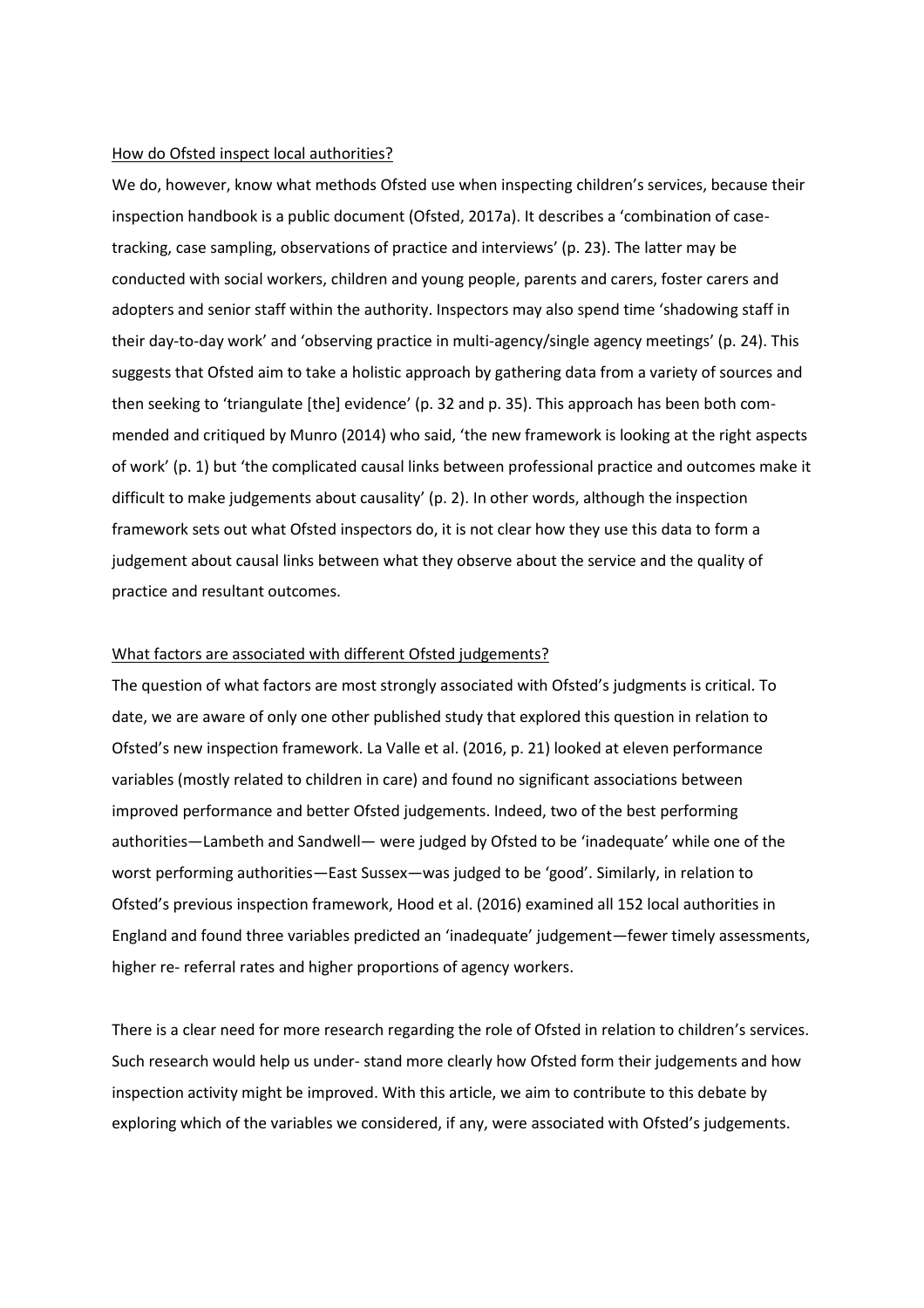## Aims and objectives

In this study, we sought to address the following questions-(i) What is the association between selected local authority performance variables, expenditure, deprivation and Ofsted judgements? and (ii) Can these associations explain differences in obtained Ofsted judgements?

## Method

We explored the relationship between a selection of key variables and Ofsted judgements for eightyseven English local authorities inspected between 2014 and 2016 (at the time of data collection, this represented every authority inspected under that framework). Each of the key variables relates to one of three areas—finance and spending, levels of deprivation and performance. All the data are publicly available.<sup>5</sup>

## **Measures of Ofsted's judgements**

Ofsted inspection data for each local authority were retrieved from Ofsted's website. We started by considering the association between the overall Ofsted judgement and each of the sub-category judgements (CP, LAC and Leadership). As the correlations were so high, for the rest of our analysis we used only the overall Ofsted judgement for each authority (Table 1).

|                       | <b>Ofsted child</b> | <b>Ofsted looked</b> | <b>Ofsted</b> | <b>Ofsted</b> |
|-----------------------|---------------------|----------------------|---------------|---------------|
|                       | protection          | after children       | leadership    | overall       |
|                       | judgement           | judgement            | judgement     | judgement     |
| <b>Ofsted overall</b> | $.904***$           | $.822***$            | $.929**$      |               |
| judgement             |                     |                      |               |               |
| <b>Ofsted child</b>   |                     | $.694**$             | $.883**$      | .904          |
| protection            |                     |                      |               |               |
| judgement             |                     |                      |               |               |
| <b>Ofsted looked</b>  | $.694**$            |                      | .835          | $.822***$     |
| after children        |                     |                      |               |               |
| judgement             |                     |                      |               |               |
| <b>Ofsted</b>         | $.883**$            | $.835***$            |               | $.929**$      |
| leadership            |                     |                      |               |               |
| judgement             |                     |                      |               |               |

Table 1. Spearman's rho correlation matrix for Ofsted overall and sub-category judgements. \*\*p is significant at the 0.01 level (2-tailed).

<sup>&</sup>lt;sup>5</sup> Spending, finance and key performance data from the DfE; deprivation data from the Department for Communities and Local Government and inspection data from Ofsted.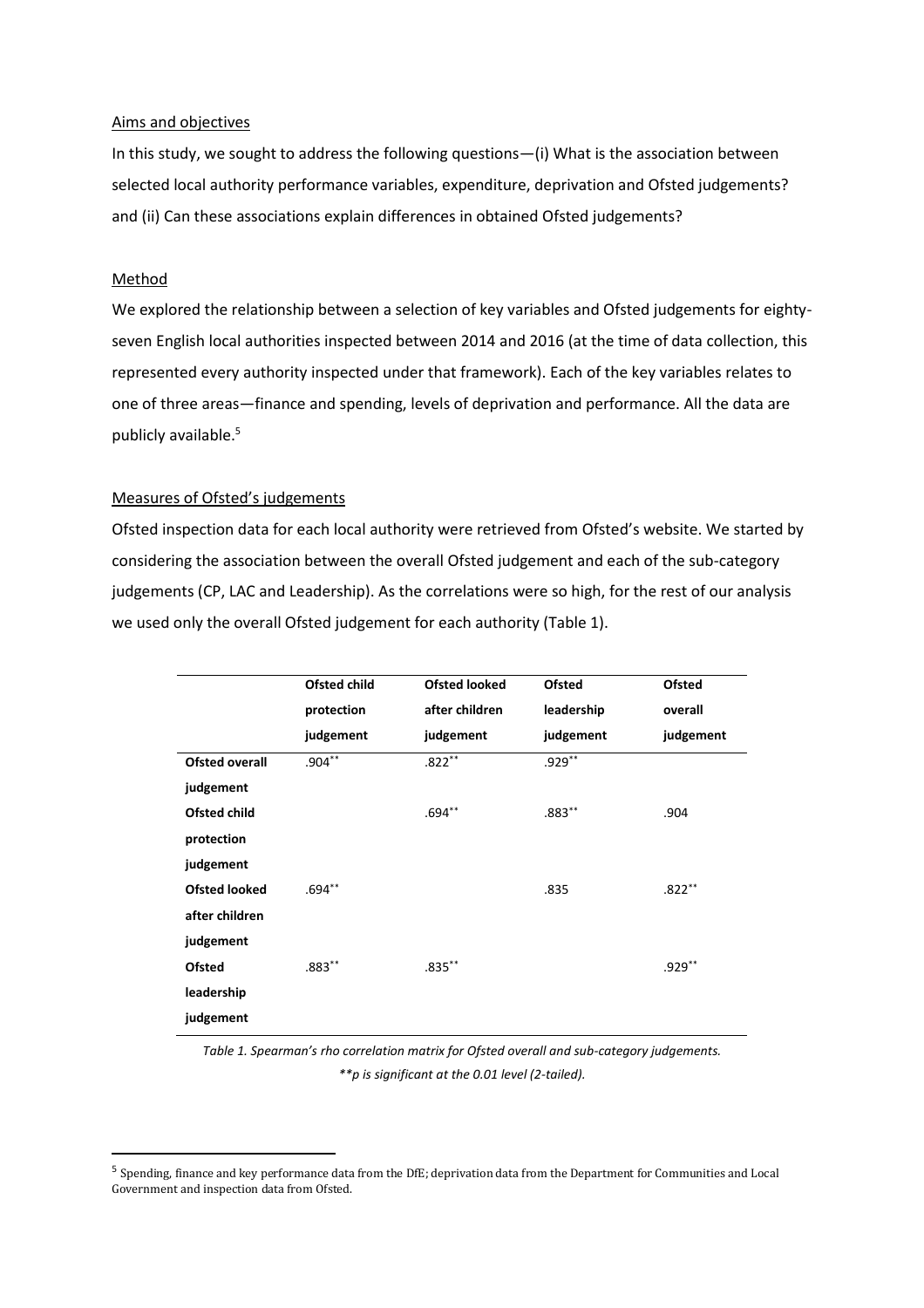We then placed each authority into a category-low, medium or high-depending on their overall judgement. Local authorities with an 'inadequate' judgement were placed into the low category (n  $1/4$  22). Local authorities 'in need of improvement' were placed into the medium category (n1/444). As there were relatively few high-performing authorities at the time of our study, those judged 'good' or 'outstanding' were placed together into the high category ( $n \frac{1}{4}$  21).

## **Measures of spending**

Obtaining an accurate estimate of local authority spending is difficult, not least because local authorities report spending in different ways (Bywaters et al., 2015, 2017). For this study, we used local authority budget returns<sup>6</sup> to obtain a total spending figure for children's services in the financial year of their most recent Ofsted inspection. These figures were adjusted for inflation to 2015/2016 levels using the retail price index. We divided this figure by the local child population at the time of the Ofsted inspection (using Ofsted's figures), resulting in a 'spending per child' estimate for each authority.

There are clear limitations to this approach, not least because not all authorities report spending data in the same way, but authorities target their spending more heavily on some children than others. In addition, although it is relatively easy to know how many 'children in need' and 'children in care' there are in each authority, the breadth of local authority spending on children and families is far wider, including social work assessments (at least some of which will conclude the child was not 'in need'), early years support, children's centres and Sure Start, youth services and family support services. Obtaining reliable usage figures for each of these services in each authority is practically very difficult.

Thus, we acknowledge the limitations in our approach and accept that a nominal 'spending per child' figure may not represent actual spending patterns (although it is worth nothing that similar figures have been used by other researchers in the field; Bywaters et al., 2017). Measures of deprivation

Using the English Indices of Deprivation 2015, we ranked each local authority from least deprived (Woking) to most deprived (Manchester). Although ranking at the level of local authority obscures within- authority variation, as with spending data, this approach provides at least an indication of

 $6$  Under section 251 of the Apprenticeship, Skills, Children and Learning Act 2009, local authorities are required to submit to central government statements about their planned and actual expenditure on education and children's social care. These statements are available via the Department for Education website.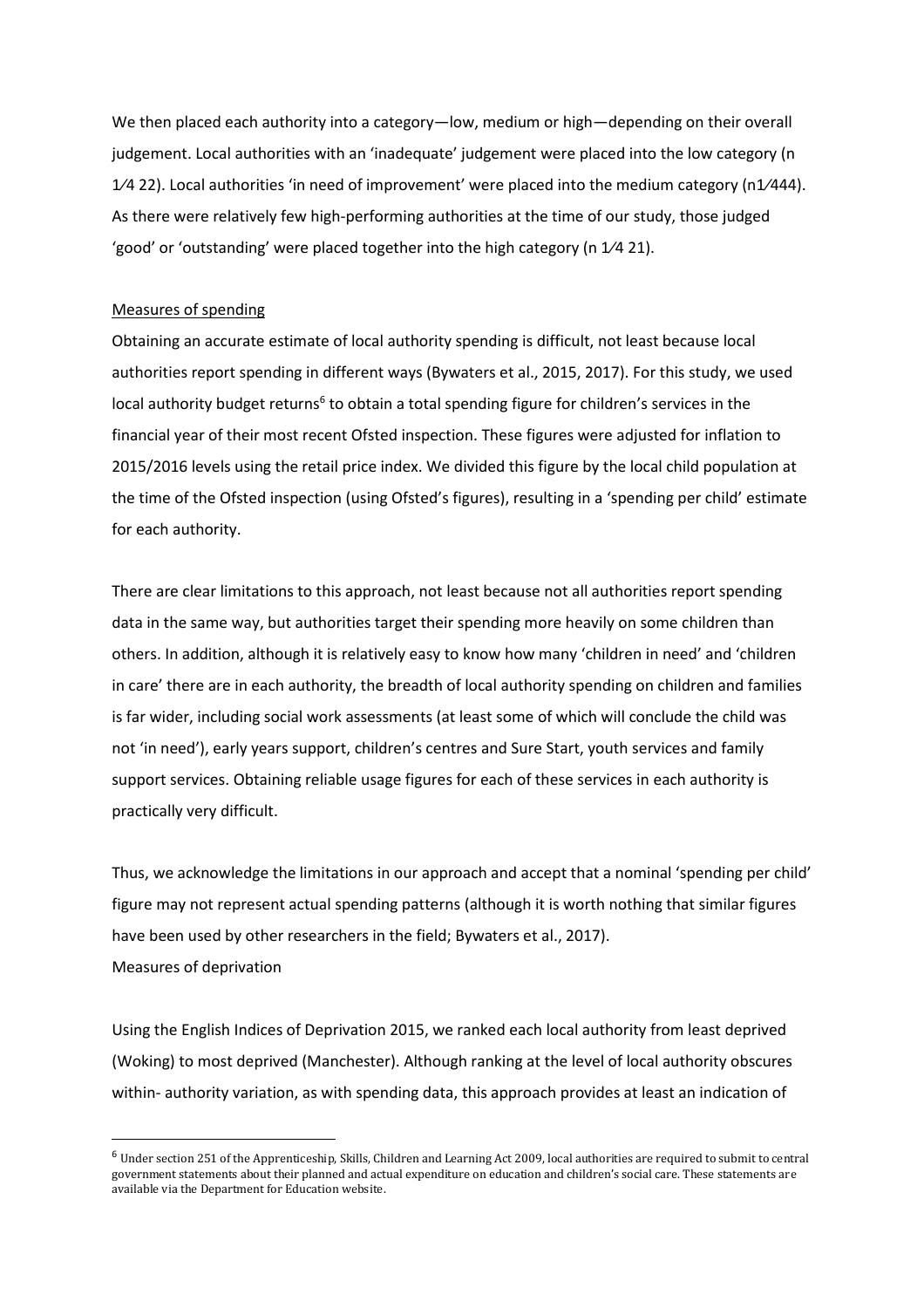the relative position of each authority. We re- moved authorities not included in our sample and reranked the remaining authorities from one to eighty-seven.

Key variables in relation to children protection and children looked after

Finally, we obtained key variables in relation to CP and LAC services for each local authority for the year immediately prior to their most recent Ofsted inspection (Table 2).

| Children protection - key   | Referral rate per 10,000<br>1.                                                 |
|-----------------------------|--------------------------------------------------------------------------------|
| performance indicators      | Rate of repeat referrals (%)<br>2.                                             |
|                             | Assessment rate per 10,000<br>3.                                               |
|                             | Assessments overdue (%)<br>4.                                                  |
|                             | Children in need per 10,000<br>5.                                              |
|                             | Initial child protection conferences overdue (%)<br>6.                         |
|                             | Child protection review conferences overdue (%)<br>7.                          |
|                             | 8.<br>Statutory child protection visits overdue (%)                            |
|                             | Child in need and child protection plans lasting longer than 2 years (%)<br>9. |
|                             | Rate of repeat child protection plans (%)<br>10.                               |
|                             |                                                                                |
|                             |                                                                                |
| Looked after children – key | Looked after children per 10,000<br>1.                                         |
| performance indicators      | 2.<br>Looked after children without 5 or more 'good' GCSEs (%)                 |
|                             | 3.<br>Looked after children placed more than 20 miles from home (%)            |
|                             | Looked after children 'persistently absent' from education (%)<br>4.           |
|                             | Looked after children with a recorded episode of 'missing from care' (%)<br>5. |
|                             |                                                                                |

Table 2. Details of key performance data obtained for each local authority.

These data were obtained from the DfE website. Some of these indicators relate to procedural outputs, things 'produced' by the local authority -e.g. the proportion of assessments completed on time or out of time. Some of the indicators relate to the quality of practice or perhaps even child and family outcomes  $-$  e.g. the rate of repeat referrals and the proportion of children in care who did not achieve 'good' GCSE results. We chose these indicators based on our own judgement about their likely significance, and because many of them are routinely discussed and cited in the wider literature (Bilson and Martin, 2017). This means there are inevitably other indicators that we did not include but might have—e.g. the number of special guardianship orders). Expenditure and deprivation, we considered to be structural variables, related not to procedure or practice but to the wider context and environment within which local authorities operate. Table 3 shows the percentage of authorities in each of our Ofsted categories ('inadequate', 'in need of improvement' and 'good and outstanding') compared to high-, medium- and low levels of deprivation.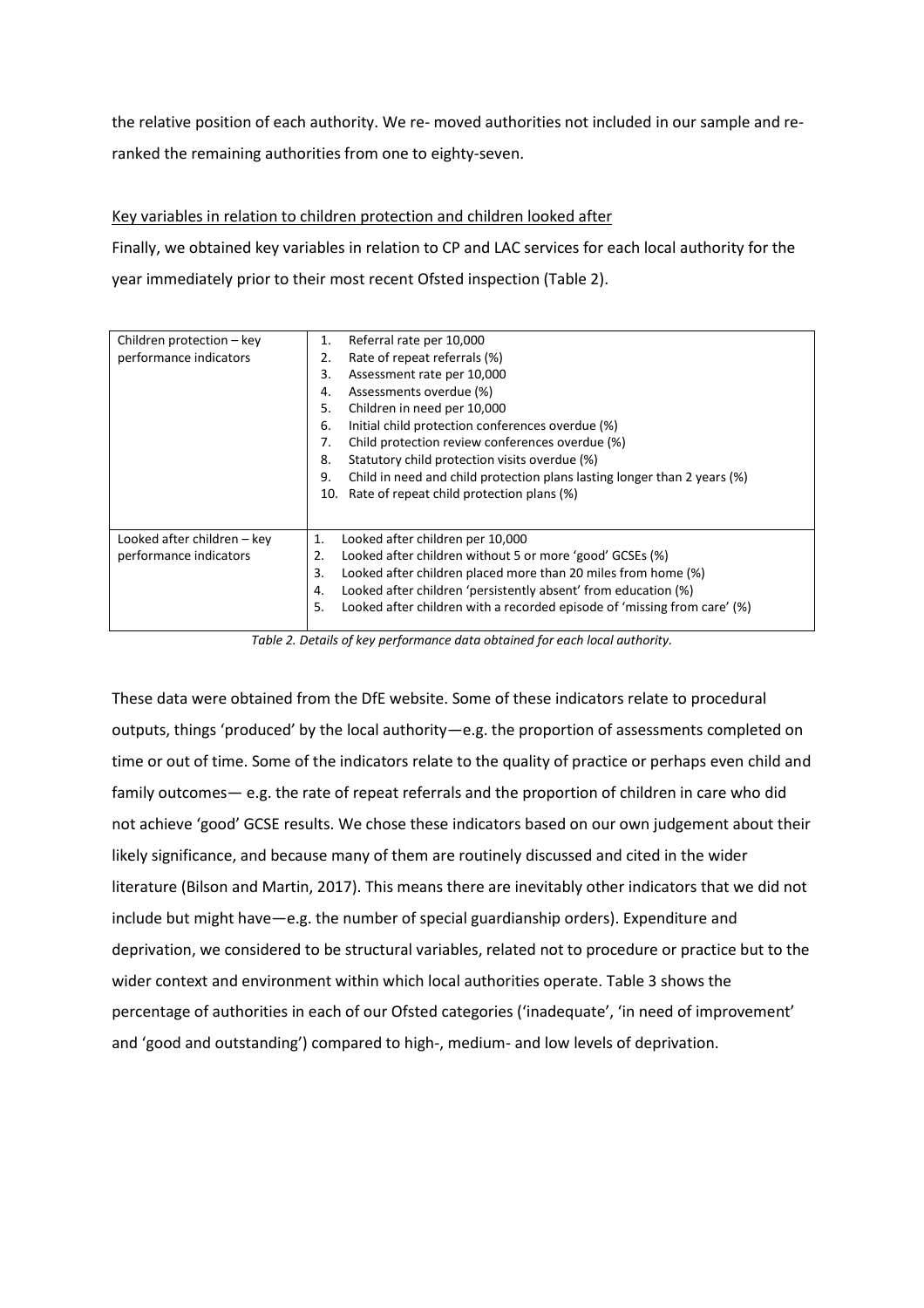|                                   |                      |               |                    | <b>LAC with</b> |             |           |
|-----------------------------------|----------------------|---------------|--------------------|-----------------|-------------|-----------|
|                                   |                      | Repeat        | <b>Assessments</b> | missing episode | Levels of   | Spend per |
|                                   | <b>Ofsted rating</b> | Referrals (%) | Overdue (%)        | (%)             | deprivation | child     |
| <b>Ofsted rating</b>              |                      | $-.064$       | $-.224*$           | $.519**$        | $-.245*$    | $-.146$   |
| Sig. (2-tailed)                   |                      | .558          | .043               | .000            | .022        | .179      |
| N                                 |                      | 87            | 82                 | 45              | 87          | 87        |
| Repeat                            | $-.064$              |               | .089               | $-.070$         | $-.321**$   | $-0.045$  |
| Referrals (%)                     |                      |               |                    |                 |             |           |
| Sig. (2-tailed)                   | .558                 |               | .427               | .649            | .002        | .678      |
| N                                 | 87                   |               | 82                 | 45              | 87          | 87        |
| <b>Assessments</b><br>Overdue (%) | $-.224*$             | .089          |                    | $-.195$         | .069        | .021      |
| Sig. (2-tailed)                   | .043                 | .427          |                    | .200            | .540        | .848      |
| N                                 | 82                   | 82            |                    | 45              | 82          | 82        |
| <b>LAC with</b>                   |                      |               |                    |                 |             |           |
| missing                           | $.519***$            | $-.070$       | $-.195$            |                 | $-.154$     | .048      |
| episode (%)                       |                      |               |                    |                 |             |           |
| Sig. (2-tailed)                   | .000                 | .649          | .200               |                 | .313        | .753      |
| N                                 | 45                   | 45            | 45                 |                 | 45          | 45        |
| Levels of                         |                      | $-.321**$     |                    |                 |             | $.655***$ |
| <b>Deprivation</b>                | $-.245*$             |               | .069               | $-.154$         |             |           |
| Sig. (2-tailed)                   | .022                 | .002          | .540               | .313            |             | .000      |
| N                                 | 87                   | 87            | 82                 | 45              |             | 87        |
| Spend per<br>child                | $-.146$              | $-.045$       | .021               | .048            | $.655***$   |           |
| Sig. (2-tailed)                   | .179                 | .678          | .848               | .753            | .000        |           |
| N                                 | 87                   | 87            | 82                 | 45              | 87          |           |

\*. Correlation is significant at the 0.05 level (2-tailed).

\*\*. Correlation is significant at the 0.01 level (2-tailed). *Table 3. Statistically significant correlations between Ofsted scores categories and key factors.* 

## Associations between Ofsted judgements and key variables

Spearman's rho non-parametric correlational analyses were performed to establish the pattern of relationships between Ofsted judgements and the key variables we included. Significant correlations were found between Ofsted judgements and levels of deprivation (Spearman's q 1/4 00.245, p 1/4 0.022), the proportion of assessments overdue (Spearman's q  $1/4$   $20.224$ , p  $1/4$  0.043), and the proportion of children in care with 'missing episodes' (Spearman's q 1/4 0.519, p < 0.001). Table 4 depicts the statistically significant associations.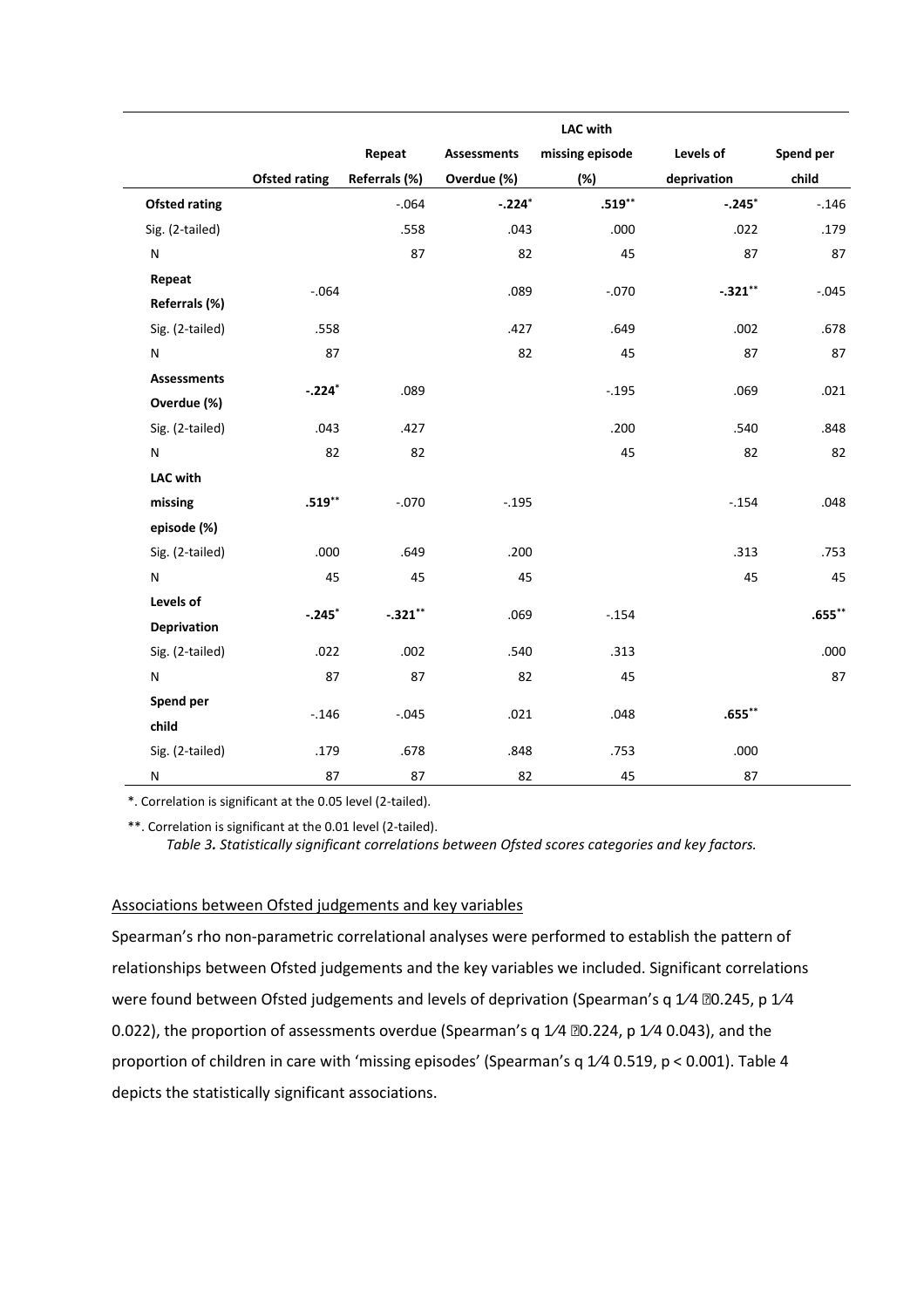| <b>Ofsted</b> |    | Repeat referrals (%) |           |    | CIN plans $>$ 2 years (%) |           | CP plans $> 2$ years (%) |      |           | Repeat CP plans (%) |      |      |
|---------------|----|----------------------|-----------|----|---------------------------|-----------|--------------------------|------|-----------|---------------------|------|------|
| categories    |    |                      |           |    |                           |           |                          |      |           |                     |      |      |
|               | N  | Mean                 | <b>SD</b> | N  | Mean                      | <b>SD</b> | N                        | Mean | <b>SD</b> | N                   | Mean | SD   |
| Inadequate    | 22 | 23.2                 | 7.54      | 22 | 32.0                      | 8.02      | 17                       | 2.9  | 1.84      | 21                  | 16.0 | 4.88 |
| In need of    | 44 | 21.7                 | 7.05      | 44 | 30.7                      | 6.67      | 28                       | 2.7  | 2.60      | 44                  | 15.0 | 4.73 |
| improvement   |    |                      |           |    |                           |           |                          |      |           |                     |      |      |
| Good and      | 21 | 21.2                 | 5.14      | 21 | 33.0                      | 6.69      | 17                       | 2.1  | 2.36      | 21                  | 17.7 | 5.56 |
| outstanding   |    |                      |           |    |                           |           |                          |      |           |                     |      |      |
| <b>Total</b>  | 87 | 22.0                 | 6.73      | 87 | 31.6                      | 7.01      | 62                       | 2.6  | 2.34      | 86                  | 15.9 | 5.04 |

Table 4. Mean scores for Ofsted scores categories and CP 'practice' variables.

## Comparison of means between Ofsted categories

We calculated the overall mean between our three Ofsted categories for a selection of key variables. First, we calculated the mean per Ofsted category for a group of 'practice' variables—repeat referrals, Child in Need (CIN) and CP plans lasting longer than two years, repeat CP plans (where the same child is subject of a CP plan more than once), children in care persistently absent from school, children in care with a missing episode and children in care without five 'good' GCSEs. In England, CIN and CP plans are used to coordinate support for children and their families. The key difference between them is that CIN plans are used when the child is 'in need' of additional support and are legally voluntary (they cannot be implemented without parental consent), whereas CP plans are used when the child is at risk of significant harm and can be implemented (if not entirely effectively) without parental consent. For these variables, a lower mean indicates better performance (Tables 5 and 6). To take one example, for the group of 'inadequate' authorities we considered, they had a mean of 23.2 per cent repeat referrals. This compares with figures of 21.7 per cent in 'in need of improvement' authorities and 21.2 per cent in 'good and outstanding' authorities. (The figures for standard deviation give an indication of the range of performance in each of these groups.) Secondly, we calculated the mean per category for a group of procedural variables - Initial Child Protection Conferences and Review Child Protection Conferences overdue, CP visits overdue and Assessments overdue. For these variables, a lower mean indicates better performance (Table 7).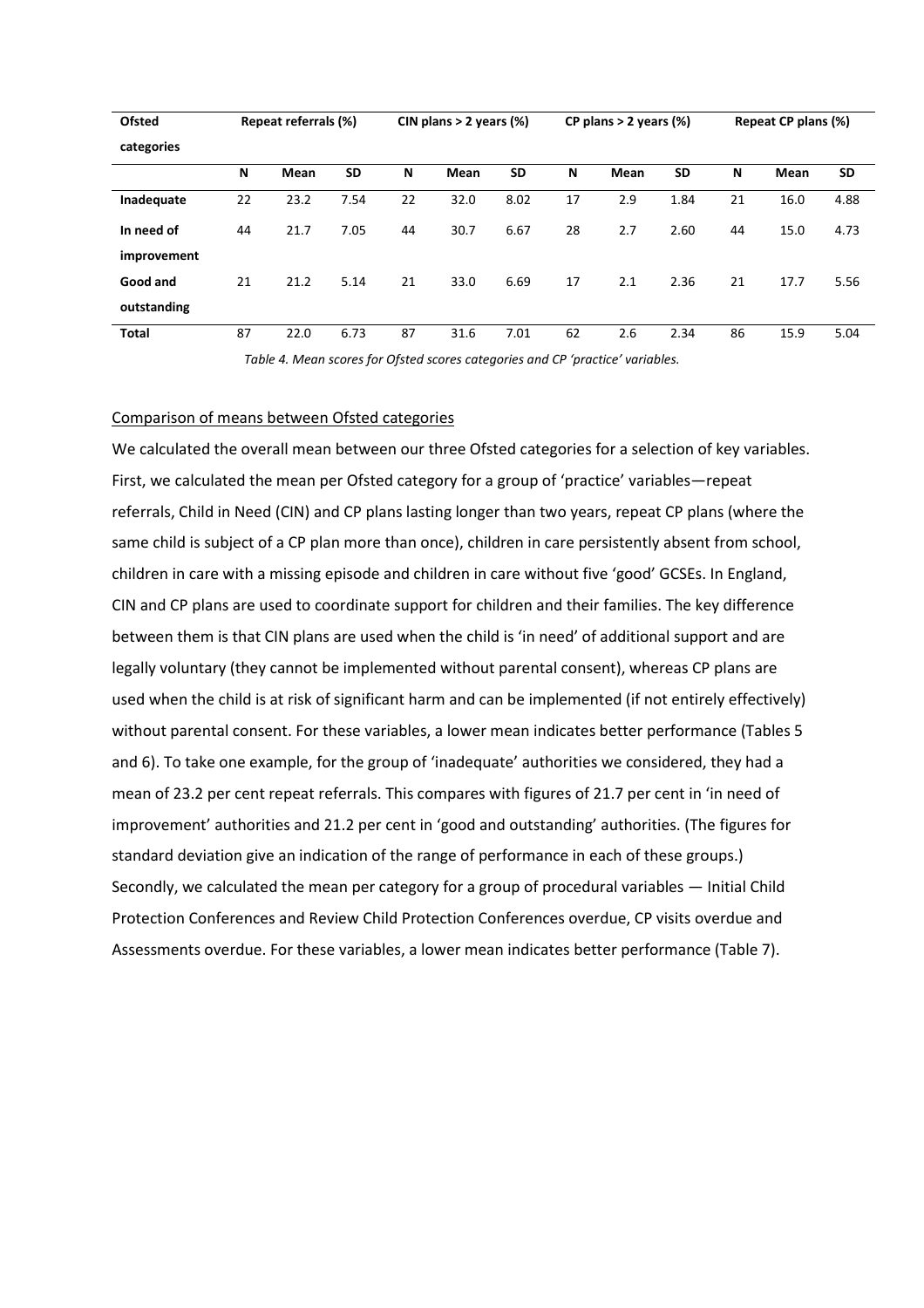| <b>Ofsted</b>     | <b>CLA persistently absent</b> |      |           |    | <b>CLA with missing episode</b> |      | CLA without 5 'good' |      |           |
|-------------------|--------------------------------|------|-----------|----|---------------------------------|------|----------------------|------|-----------|
| <b>Categories</b> | from education (%)             |      |           |    | (%)                             |      | GCSEs (%)            |      |           |
|                   | N                              | Mean | <b>SD</b> | N  | Mean                            | SD   | N                    | Mean | <b>SD</b> |
| Inadequate        | 17                             | 6.7  | 6.14      | 14 | 4.8                             | 2.89 | 13                   | 79.4 | 6.33      |
| In need of        | 29                             | 5.3  | 1.99      | 18 | 6.2                             | 3.19 | 18                   | 77.5 | 5.19      |
| improvement       |                                |      |           |    |                                 |      |                      |      |           |
| Good and          | 16                             | 4.8  | 1.95      | 13 | 9.0                             | 1.78 | 13                   | 83.3 | 3.64      |
| outstanding       |                                |      |           |    |                                 |      |                      |      |           |
| Total             | 62                             | 5.5  | 3.63      | 45 | 6.6                             | 3.17 | 44                   | 79.8 | 5.62      |

Table 5. Mean scores for Ofsted scores categories and CLA 'practice' variables.

|             | ICPCs overdue (%) |      |           |             | <b>Review conferences</b> |           | CP visits overdue (%) |      |           | <b>Assessments overdue</b> |      |           |
|-------------|-------------------|------|-----------|-------------|---------------------------|-----------|-----------------------|------|-----------|----------------------------|------|-----------|
|             |                   |      |           | overdue (%) |                           |           |                       |      |           | (%)                        |      |           |
|             | N                 | Mean | <b>SD</b> | N           | Mean                      | <b>SD</b> | N                     | Mean | <b>SD</b> | N                          | Mean | <b>SD</b> |
| Inadequate  | 21                | 30.1 | 17.41     | 22          | 5.1                       | 5.81      | 20                    | 39.1 | 24.85     | 21                         | 24.4 | 15.93     |
| In need of  | 43                | 30.5 | 21.04     | 44          | 4.8                       | 5.28      | 40                    | 44.4 | 29.68     | 41                         | 24.2 | 16.42     |
| improvement |                   |      |           |             |                           |           |                       |      |           |                            |      |           |
| Good and    | 18                | 24.5 | 15.97     | 21          | 2.8                       | 3.67      | 20                    | 34.4 | 31.92     | 20                         | 15.0 | 9.69      |
| outstanding |                   |      |           |             |                           |           |                       |      |           |                            |      |           |
| Total       | 82                | 29.1 | 19.08     | 87          | 4.4                       | 5.12      | 80                    | 40.6 | 29.09     | 82                         | 22.0 | 15.29     |

*Table 6. Mean scores for Ofsted scores categories and CP 'procedural' variables.* 

| <b>Ofsted Ranking</b>   | <b>Deprivation</b><br>levels | N              | <b>Mean for</b><br>spending per<br>child | <b>SD</b> |
|-------------------------|------------------------------|----------------|------------------------------------------|-----------|
| Inadequate              | low deprivation              | 6              | 734.78                                   | 92.82     |
|                         | medium                       | 8              | 850.62                                   | 103.75    |
|                         | high deprivation             | 8              | 981.79                                   | 206.73    |
| <b>Total average</b>    |                              |                | £855.73                                  | 134.43    |
| In need of              | low deprivation              | 10             | 639.43                                   | 102.46    |
| improvement             |                              |                |                                          |           |
|                         | medium                       | 15             | 921.99                                   | 157.67    |
|                         | high deprivation             | 19             | 973.65                                   | 204.12    |
| <b>Total average</b>    |                              |                | £845.02                                  | 154.75    |
| Good and<br>outstanding | low deprivation              | 13             | 658.79                                   | 90.82     |
|                         | medium                       | 6              | 964.88                                   | 305.94    |
|                         | high<br>deprivation          | $\overline{2}$ | 1102.81                                  | 94.83     |
| <b>Total average</b>    |                              |                | £908.82                                  | 163.86    |

*Table 7. Mean spending per child for each OFSTED category and deprivation group.* 

Analysis of variance (ANOVA) tests were carried out to examine these mean scores and a Bonferroni correction was applied when multiple comparisons were made. Significant differences were found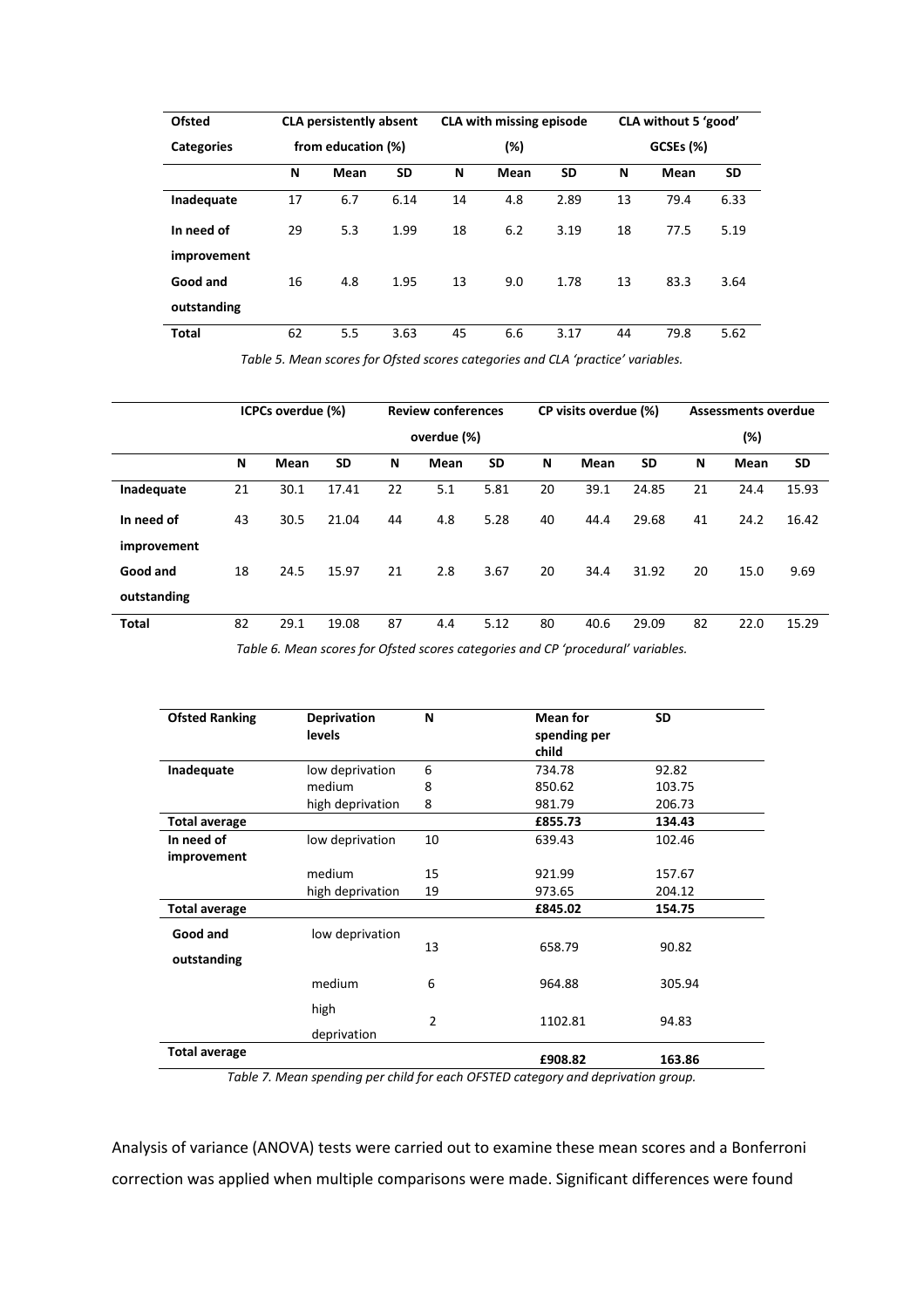for two of the variables—the proportion of children in care without five 'good' GCSEs (F(2, 41) 1/4 4.86, p  $1/4$  0.013,  $g^2$   $1/4$  0.198), and the proportion of children with 'missing episodes' from care  $($ F $(2, 42)$  1 $/4$  8.12, p 1 $/4$  0.001, g<sup>2</sup> 1 $/4$  0.279). Post hoc comparisons using Bonferroni correction indicated that the mean score for children in care without five GCSEs for the 'in need of improvement' category (M1/477.5, SD 1/4 5.19) was significantly different than for the good/outstanding category (M 1/4 83.3, SD 1/4 3.63)—average performance in the 'in need of improvement' category was better than the 'good/outstanding' category. However, the 'inadequate' category (M1/479.42, SD 1/4 6.33) did not significantly differ from the 'in need of improvement' or 'good/outstanding' categories (p > 0.05). Similarly, post hoc comparisons using Bonferroni correction indicated that the mean score for missing episodes for the 'inadequate' cate- gory (M1/44.78, SD1/42.88) and the 'in need of improvement' category (M1/46.22, SD1/43.19), were significantly different from the 'good/out- standing' category (M 1/4 9, SD 1/4 1.78)—authorities in the two former categories had fewer children with recorded 'missing from care' episodes than those in the 'good/outstanding' category.

## Ofsted categories and spending

We calculated the overall mean 'spend per child' for our three different Ofsted categories. The figure for all eighty-seven authorities was £854.60. ANOVA between each of our Ofsted categories did not produce any statistically significant differences on expenditure ( $p > 0.05$ ). When levels of deprivation are taken into account, an ANOVA yielded significant differences between local authorities in terms of spend per child, for the 'inadequate category' ( $F(2, 21)$  1/4 4.83, p 1/4 0.02); for the 'in need of improvement' category (F(2, 43)  $1/4$  13.26, p  $1/4$  0.000); and for the 'good and outstanding' category, (F(2, 20) 1/4 9.42, p 1/4 0.002). Post hoc Tukey Honestly Significant Differences (HSD) tests showed that spend per child was significantly different between the low- and high- deprivation groups ( $p < 0.05$ ); whereas the medium-deprivation group was not significantly different from the other two groups (Table 8).

|                                    | В       | SE (2) | еØ    | CI(95%)        | P-value  |
|------------------------------------|---------|--------|-------|----------------|----------|
| <b>Deprivation levels</b>          | $-.031$ | .014   | .970  | (.994,.996)    | $.026*$  |
| <b>Assessments</b><br>Overdue      | $-.055$ | .026   | .947  | (.899,.997)    | $.037*$  |
| <b>LAC with missing</b><br>episode | .583    | .190   | 1.792 | (1.235, 2.598) | $.002**$ |
| <b>Total Spend per</b><br>child    | $-.002$ | .002   | .998  | (.995, 1.002)  | .208     |

Reference category was "in need for improvement" Ofsted category.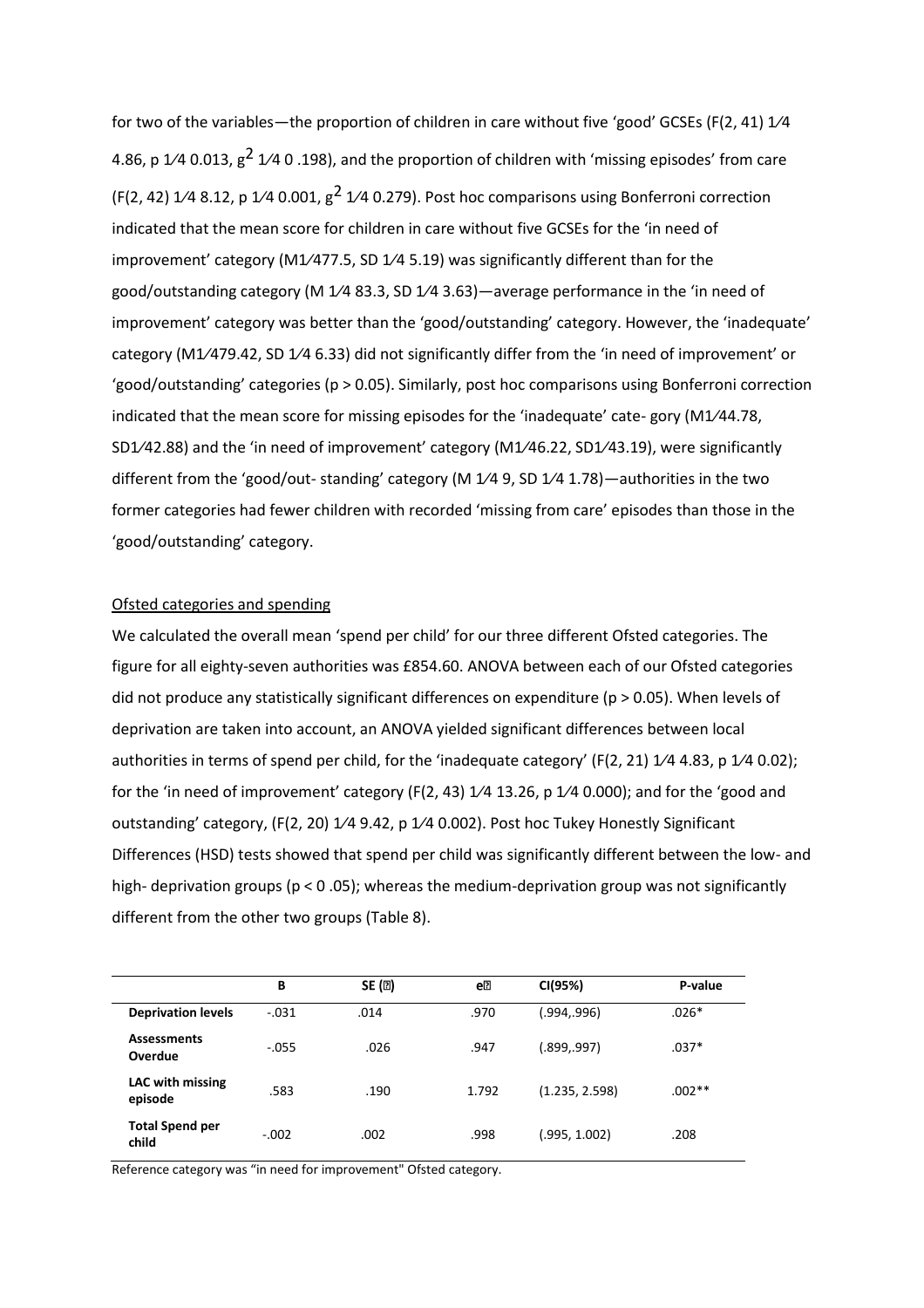- \*. Correlation is significant at the 0.05 level (2
- \*\*. Correlation is significant at the 0.01 level (2-tailed).

#### *Table 8. Bivariate models of Ofsted judgement*

## Associations with Ofsted category ratings

Logistic regression analyses were conducted to test the association be- tween all the variables we considered and membership of our three Ofsted categories. The level of deprivation (B 1/4 0.031, Exp b 1/4 0.970, p 1/4 0.026), proportion of assessments overdue (B 1/4  $\overline{20.055}$ , Exp b 1/4 0.947, p 1/4 0.037) and proportion of children with 'missing episodes' from care (B 1/4 0.583, Exp b 1/4 1.792, p 1/4 0.002) were found to be significant predictors of membership in the 'good and outstanding' category (see Table 9).

|                               | <b>222df</b> )           | В       | SE (2)                   | e2   | CI(95%)      | P-value   |
|-------------------------------|--------------------------|---------|--------------------------|------|--------------|-----------|
| <b>Full model</b>             | 16.38(4)                 | ۰       | $\overline{\phantom{a}}$ | ٠    | -            | $.003***$ |
| Predictors                    |                          |         |                          |      |              |           |
| <b>Deprivation</b><br>levels  |                          | $-.030$ | .015                     | .971 | (944, .999). | $.043*$   |
| <b>Assessments</b><br>Overdue | $\overline{\phantom{0}}$ | $-.059$ | .028                     | .943 | (.893,.995)  | $.033*$   |

\*. Correlation is significant at the 0.05 level (2

\*\*. Correlation is significant at the 0.01 level (2-tailed).

Spend per child was not found to be associated with Ofsted category judgements ( $p > 0.05$ ). Thus, the odds of a Local Authority belonging to the good/outstanding category 'decrease' by 3 per cent for every deprivation score change of 1, in other words, it becomes 3 per cent less likely to be in the good/outstanding category for every increase in deprivation ranking, and 5.3 per cent less likely for every change in proportion of assessments overdue. Conversely, it becomes 7.9 per cent more likely to be in the good/outstanding category for every change in proportion of reporting children with missing episodes of care.

*Table 9. Multivariate model predicting Ofsted category judgement*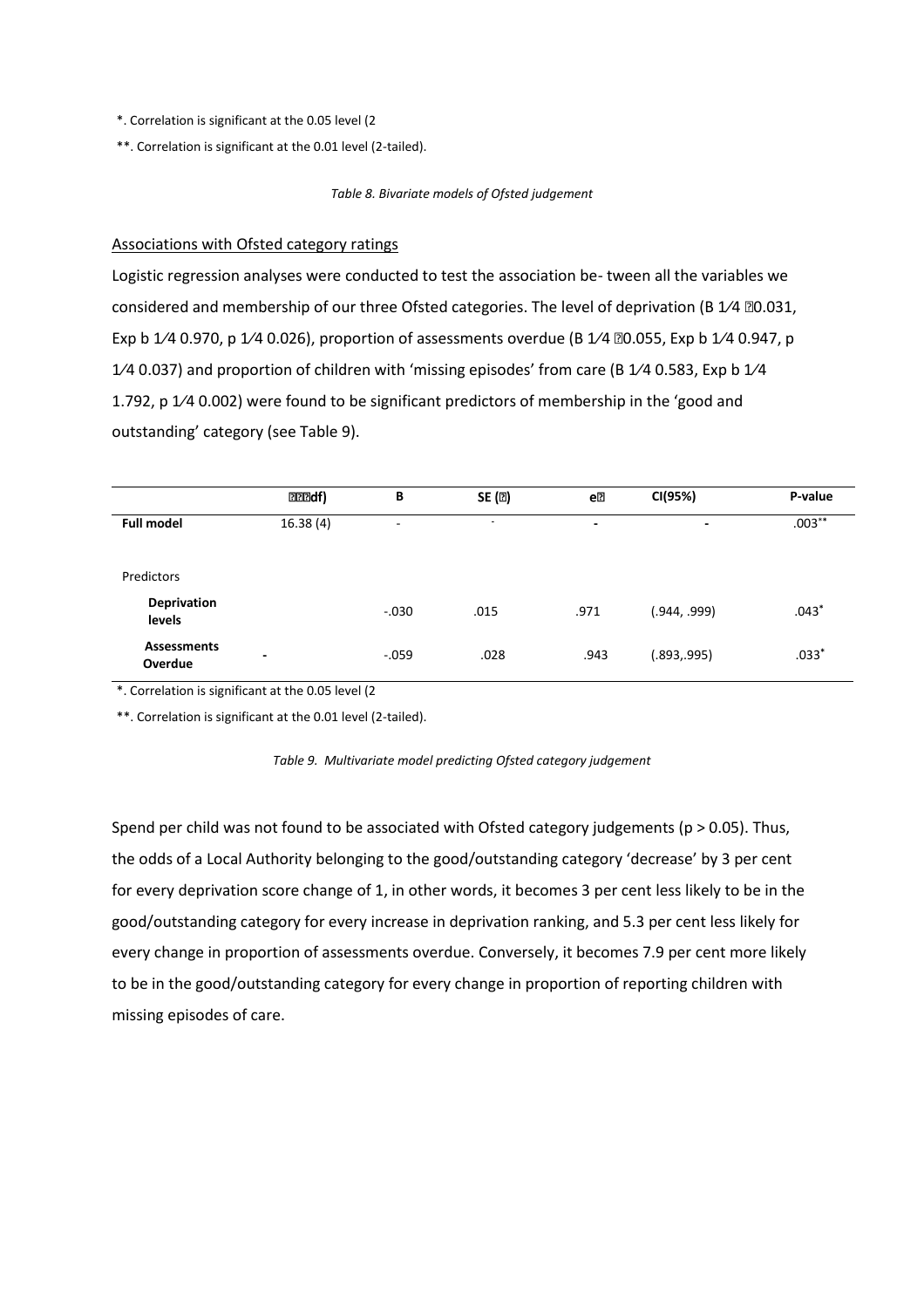Multivariate regression models were created predicting the Ofsted judgement categories<sup>7</sup>. Ofsted categories were included as the dependent variable in logistic regression models through a stepwise process. Only the significant predictors from the univariate regression analysis were included in the final model<sup>8</sup>. The resulting model (v<sup>2</sup> 1/416.38, df 1/4 4, p 1/4 0.003) contained two predictors, Deprivation ranking (B  $1/4$   $20.030$ , Exp b  $1/4$  0.971, p  $1/4$  0.043) and assessments overdue (B  $1/4$  $@0.059$ , Exp b 1/4 0.943, p 1/4 0.033), and explained approximately 20.7 per cent of the variance in the Ofsted judgement categories (Cox and Snell  $r^2$  1/4 0.181, Nagelkerke  $r^2$  1/4 0.207) (Table 10). Thus, it would be 2.9 per cent less likely for a Local Authority to belong to the good/outstanding group for every deprivation score change and similarly, 5.7 per cent less likely for every change in the proportion of assessments overdue.

|                               | <b>RRRdf)</b>            | В       | SE (2)                   | e®   | CI(95%)      | P-value   |
|-------------------------------|--------------------------|---------|--------------------------|------|--------------|-----------|
| <b>Full model</b>             | 16.38(4)                 | ٠.      | $\overline{\phantom{a}}$ | ٠    | ٠            | $.003***$ |
| Predictors                    |                          |         |                          |      |              |           |
| Deprivation<br>levels         |                          | $-.030$ | .015                     | .971 | (944, .999). | $.043*$   |
| <b>Assessments</b><br>Overdue | $\overline{\phantom{a}}$ | $-.059$ | .028                     | .943 | (.893,.995)  | $.033*$   |

\*. Correlation is significant at the 0.05 level (2

\*\*. Correlation is significant at the 0.01 level (2-tailed).



## Strengths and limitations

 $\overline{a}$ 

The key limitations of our study are (i) the lack of reliable local authority spending data, (ii) the use of authority-level deprivation data and (iii) missing data from some local authorities.

8 The variable children in care with a missing episode from care was not included in the final model because it was a variable with data provided for by only half of the sample (i.e. forty-four Local Authorities) and therefore, it would limit the parameter estimates in the model.

 $^7$  Ordinal regression analyses were first performed on the data but because the assumptions were violated, multinomial logistic regressions were then performed.

<sup>&</sup>lt;sup>8</sup> The variable children in care with a missing episode from care was not included in the final model because it was a variable with data provided for by only half of the sample (i.e. forty-four Local Authorities) and therefore, it would limit the parameter estimates in the model.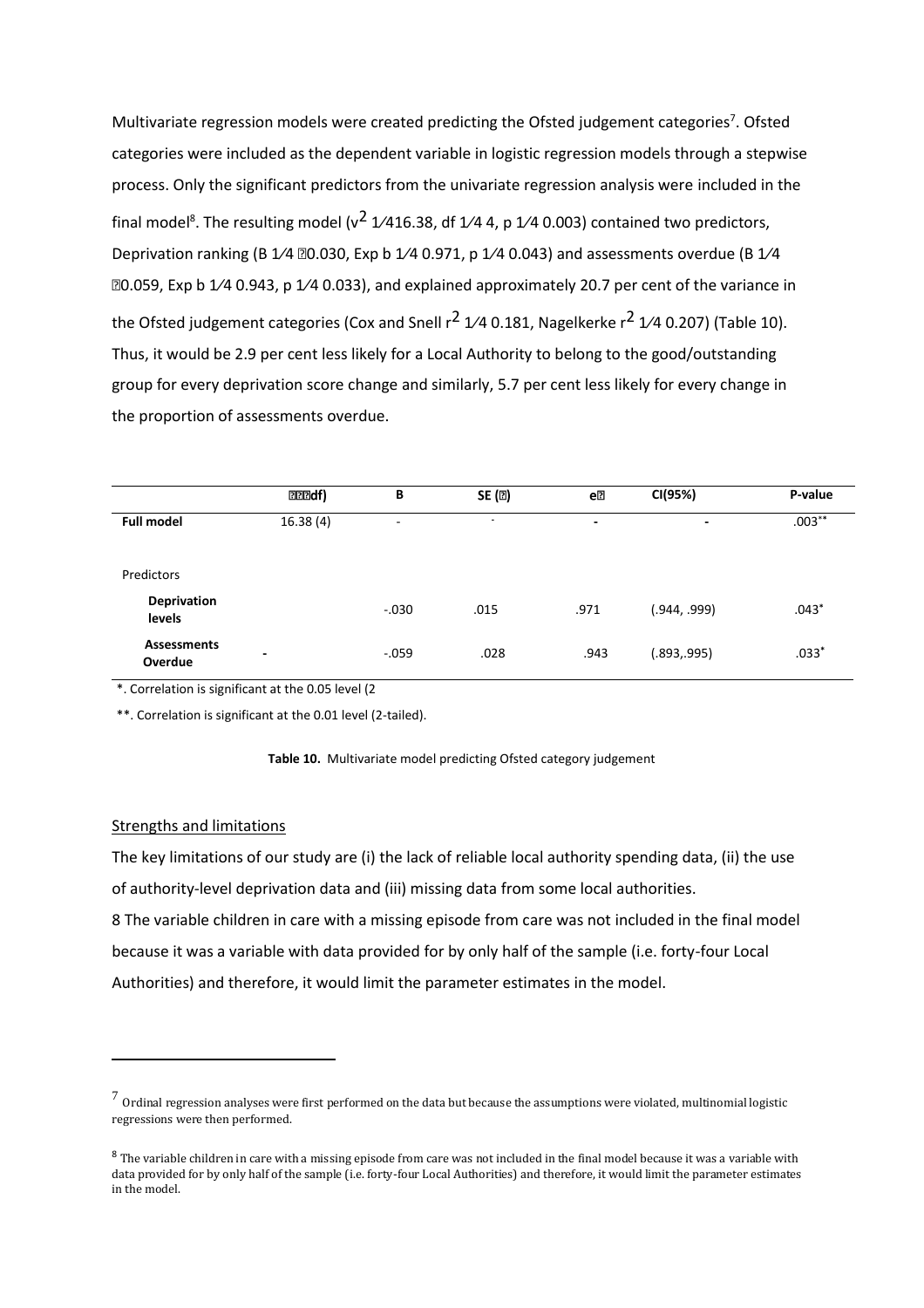First, the spending data we used is likely not entirely accurate. Different local authorities report their spending in different ways and while we have tried to take account of those differences when calculating 'spend per child' figures, we inevitably had to make some subjective decisions. It is possible that someone else looking at the same data might arrive at a different figure for at least some of the authorities. However, until there exists more accurate and consistent data, the approach we used is at least reasonably indicative. It is also a limitation that our 'spend per child' figures relate to the overall child population in each authority and not specifically to children referred to social services. Having said this, councils do spend money on the whole child population, for example, via community projects, and some of this investment is intended to prevent families from needing more specialist services. Secondly, our deprivation data relates to entire local authority areas. This approach masks within-authority variation (Bywaters et al., 2014a). As with the spending data, this means a degree of caution is warranted when interpreting our findings. Thirdly, not all local authorities provided a complete set of data to the DfE regarding the key variables we used. For example, only forty- four of the eighty-seven authorities provided data on the number of children in care with five or more 'good' GCSEs.

Finally, it is important to be clear about our use of the word 'predictor' in this context. We did not undertake a longitudinal study, so we are not making any claims about prediction in the sense of future performance. Rather, knowing the deprivation level of the local authorities included in this study allowed us to predict their membership of the different Ofsted categories we used but no causal relationship is implied, and our analyses were not intended to test or confirm causality. Strengths of the study include the relatively large number of local authority variables we considered (fifteen in total) and the combination of performance, practice or outcome, spending and deprivation data. Finally, the eighty-seven authorities included in the sample represent >50 per cent of the total number of authorities in England and thus, the patterns of association we report are likely to represent what happens in the remaining authorities as well.

#### Discussion

We examined the relationship between a range of key local authority variables, levels of spending, levels of deprivation and Ofsted judgements. It would be reasonable to hypothesise that authorities with better Ofsted judgements would consistently outperform authorities with worse Ofsted judgements, at least for some of these variables if not for all of them. For example, one might expect that 'good and outstanding' authorities have lower rates of re-referral and repeat CP plans than other authorities—but in the sample we considered, they did not. However, 'good and outstanding'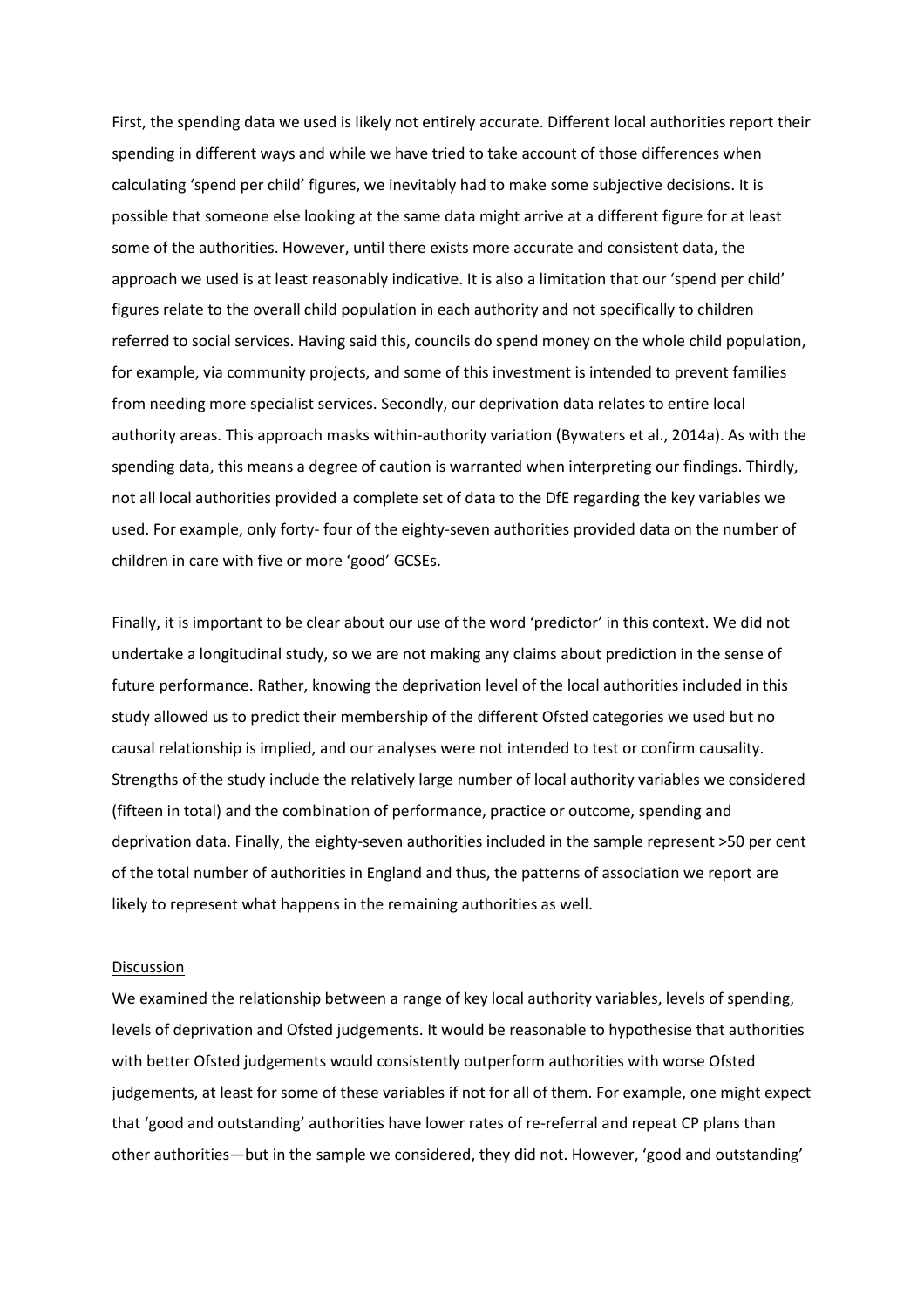authorities did outperform other authorities in terms of procedural compliance, for example, having fewer overdue assessments, CP visits and CP conferences.

It is important to note that Ofsted do not claim to base their judgements on the variables we have considered in this article—and there is no suggestion by us (or by anyone else) that they should. A reliance on easily-measured performance indicators has been roundly criticised within the profession (Wastell et al., 2010) and our findings indicate that Ofsted judgements do not, in any case, correlate clearly with key performance data. However, this finding is itself confusing. If Ofsted were 'solely' focused on performance, authorities who held more meetings on time might consistently achieve better judgements—and we did not find this to be the case. But on the other hand, if Ofsted were 'solely' focused on outcomes, perhaps those authorities in which children in care achieved better school performance would consistently achieve better judgements (at least in relation to their looked after children services) - but we did not find this to be the case either. In relation to spending, one might hypothesise that 'good and out-standing' authorities simply outspend other authorities. In fact, from an initial consideration of 'face validity', our figures suggest that higher per-forming authorities ('good and outstanding') actually spend less money per child than underperforming authorities ('in need of improvement' or 'inadequate'). This finding echoes an earlier judgement by the National Audit Office (2016) that there is 'no correlation between local authorities' spending on children in need and the quantity and quality of their services' (p. 26). However, when we compared mean spend per child for levels of deprivation 'within' each Ofsted category, it became clear that 'good and outstanding' authorities do spend considerably more when they have higher levels of deprivation and much less when they have lower levels of deprivation than authorities in the 'inadequate' or the 'in need of improvement' categories.

Of all the variables we considered, we found only one that by itself predicted membership of the 'good and outstanding' category. The more deprived the authority, the more likely it was to be judged 'in need of improvement' or 'inadequate' and the less deprived the authority, the more likely it was to be judged 'good and outstanding'. Although some of the other variables we considered have some individual predictive power, the level of deprivation is the only variable to retain predictive power when combined with other variables. Recently, Ofsted themselves have be- come aware of this potential relationship, stating in their latest annual re- port, 'We have begun looking at these [data] and we found some correlation between the level of deprivation in the area and overall effectiveness' (2017b, p. 70). This represents an apparent shift from the previous year's report, in which it was stated that 'inadequacy is not a function of size, deprivation or funding (Ofsted, 2016,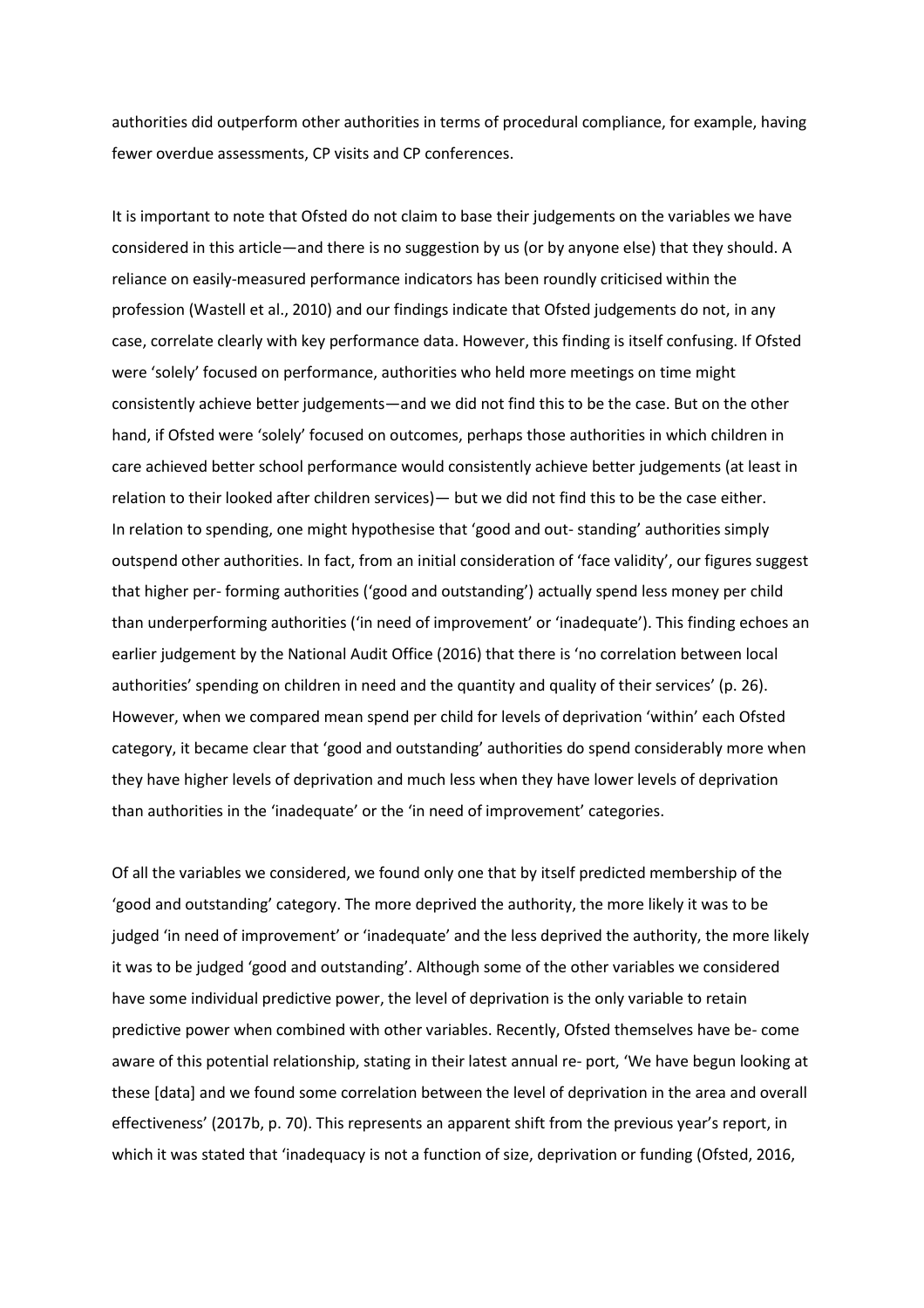p. 5, emphasis added). Ofsted say they will publish the results of their own investigations regarding the relationship between performance and deprivation in early 2018.

## Another approach?

When evaluating the performance of secondary schools, the DfE take into account that different schools have different pupil intakes. They do so by calculating the 'value added' by each school, assessing the progress made by pupils from key stage two (Year 6) to key stage four (Year 11). This approach recognises that although all pupils can make progress, some pupils experience more disadvantage. Thus, achieving good outcomes is more difficult for some schools than for others. It also recognises that such difficulties are not directly related to the quality of teaching, important though this is. For example, pupils in school A achieve better GCSE results at key stage four than pupils in school B. But pupils in school B make greater progress between key stage two and key stage four than pupils in school A. As a result, school B will have a higher 'value added' score than school A. According to the DfE, this 'value added' measure is the best indication of a school's overall effectiveness.

However, measuring the performance of children's services is much more difficult than measuring the performance of schools (Malley and Fernandez, 2010; Forrester, 2017). Pupils can be asked to take standardised exams, not only at GCSE and A-level but theoretically at any point in their school career. The results of these tests can be compared at local, regional, national and even international level. Evaluating the performance of children's services is much more complicated. When a child comes into care, this might represent the best possible outcome for a child who would otherwise experience significant harm at home with their family. Or it might represent a failure on the part of children's services—and on the part of society as a whole—to adequately support the child's family. This complexity may explain why for so long the sec- tor has relied on measuring things that are easy to count, such as the number of assessments completed on time, rather than the things that really matter but which are harder to quantify, such as the quality of those assessments.

## Conclusion

Much of the publicly available data provided by local authorities to the DfE relates not to the quality of practice or outcomes for children but to the output. In the past, Ofsted inspections have been criticised for being overly concerned with compliance and insufficiently focused on the quality of practice and outcomes. In the time since we completed our analysis for this article, Ofsted (2017a) published a revised inspection framework and explicitly identified the need to strike a balance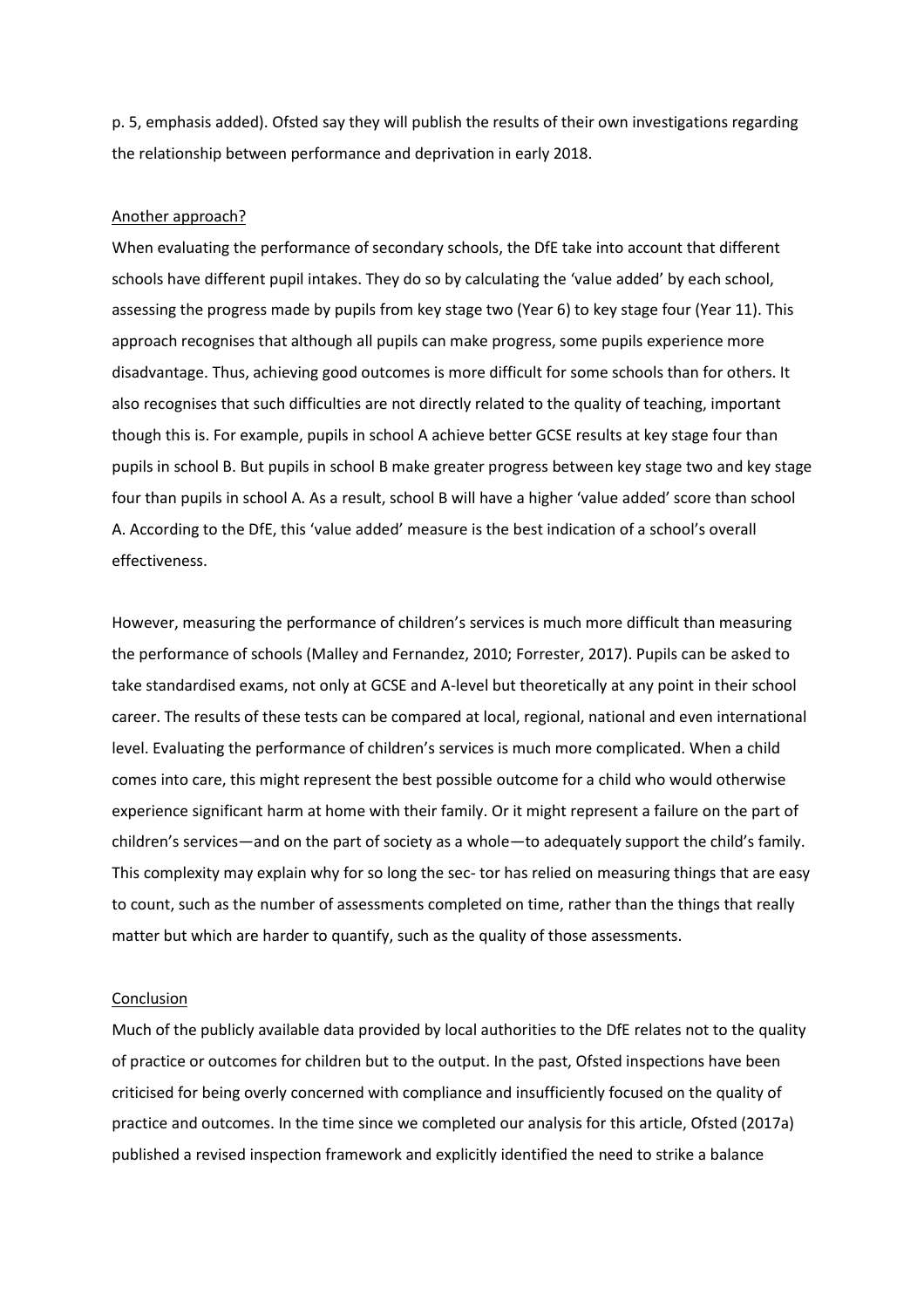between a rigorous and objective inspection and the need to help authorities im- prove rather than risk hindering their progress (Schooling, 2017). It would no doubt make for an interesting future analysis to consider a new set of inspection judgements and how they relate to an even broader set of performance indicators.

Understanding whether (and how) children's services are of sufficient quality is a key question for children, families, professionals and policy- makers. Yet it is important not to ignore the importance, significance and influence of wider social factors too. As Bywaters et al. (2015, 2017) have found, there is a strong relationship between deprivation and intervention rates and large inequities between ethnic categories. It is almost inconceivable that this relationship would not also be apparent within the pattern of Ofsted judgements across the country. No one is suggesting we should lower our aspirations for children's services, or that high deprivation should offer an easy excuse for poor practice. Yet, it is undoubtedly the case that the well-being and welfare of children and their families do not result simply from the quality of help provided by children's services. Put simply, providing effective help for children and families is harder when levels of deprivation are high—and a holistic inspection regime should take this into account.

## References

- $\bullet$ Bilson, A. and Martin, K. (2017) 'Referrals and child protection in England: One in five children referred to children's services and one in nineteen investigated before the age of five', British Journal of Social Work, 47(3), pp. 793-811.
- Bywaters, P., Brady, G., Sparks, T. and Bos, E. (2014a) 'Inequalities in child welfare intervention rates: the intersection of deprivation and identity', Child and Family Social Work, 21(4), pp. 452-63.
- Bywaters, P., Brady, G., Sparks, T. and Bos, E. (2014b) 'Child welfare inequalities: New evidence, further questions', Child & Family Social Work, 21(3), pp. 369-80.
- Bywaters, P., Brady, G., Sparks, T., Bos, E., Bunting, L., Daniel, B., Featherstone, B., Morris, K. and Scourfield, J. (2015) 'Exploring inequities in child welfare and child protection services: explaining the 'inverse intervention law', Children and Youth Services Review, 57, pp. 98-105.
- Bywaters, P., Brady, G., Bunting, L., Daniel, B., Featherstone, B., Jones, C., Morris, K., Scourfield, J., Sparks, T. and Webb, C. (2018) 'Inequalities in English child protection practice under austerity: A universal challenge?', Child and Family Social Work, 23(1), pp. 53-61.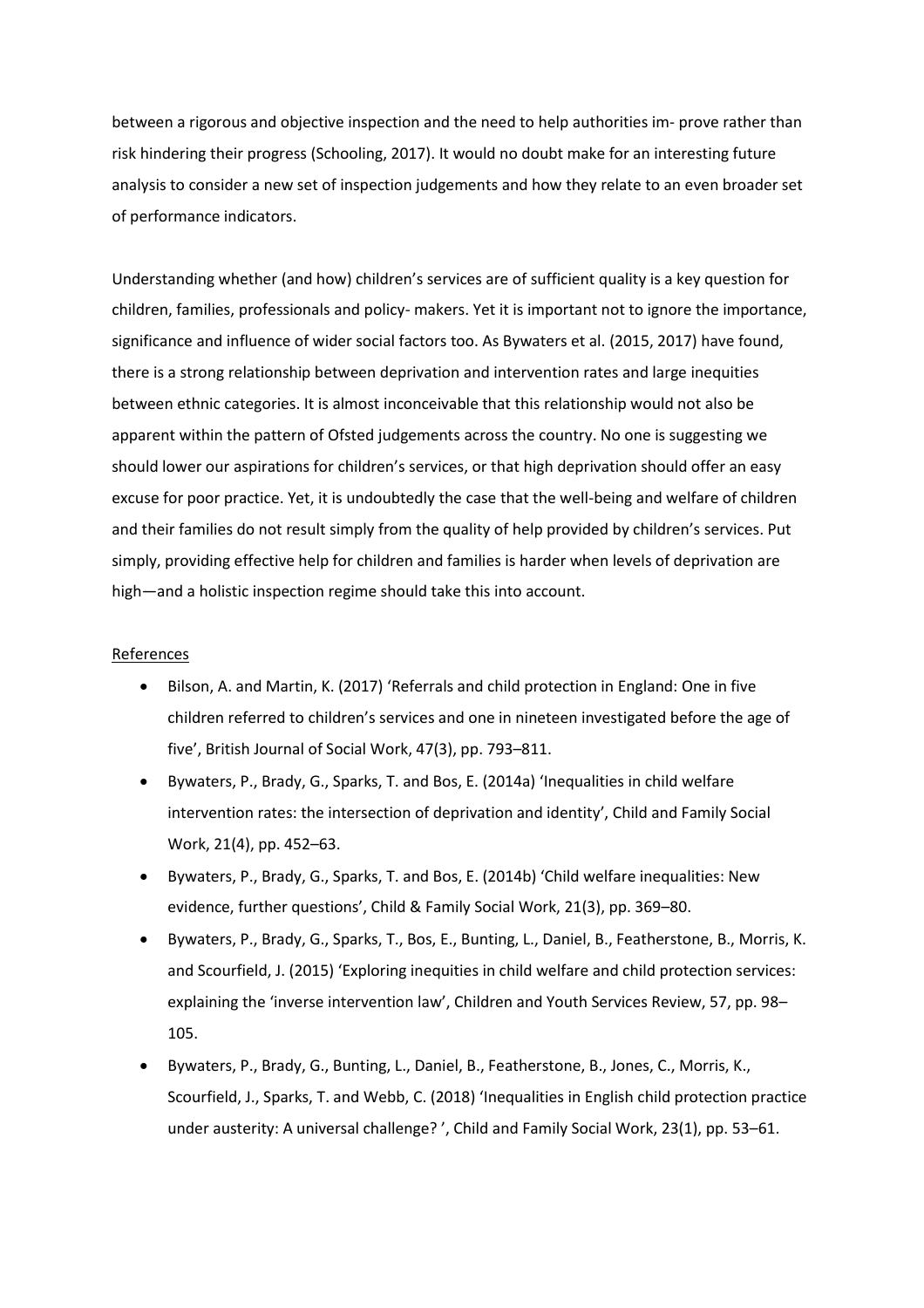- Bywaters, P., Webb, C. and Sparks, T. (2017) Ofsted ratings do reflect local authority deprivation and spending, available online at: http://www.communitycare.co.uk/ 2017/01/18/ofsted-ratings-reflect-local-authority-deprivation-spending/ (accessed 27 February 2019).
- Campbell, J. and Husbands, C. (2000) 'On the reliability of OFSTED inspection of initial teacher training: A case study', British Educational Research Journal, 26(1), pp. 39-48.
- Field, A. (2013) Discovering Statistics Using SPSS. 4th edn. Newbury Park, California, Sage Publications Ltd.
- Forrester, D. (2017) 'Outcomes in children's social care', Journal of Children's Services,  $\bullet$ https://doi.org/10.1108/JCS-08-2017-0036 (accessed 27 February 2019).
- HM Government (2015) PM: We will not stand by failing children's services will be taken  $\bullet$ over, available online at: https://www.gov.uk/government/news/pm-we-will-not-stand-byfailing-childrens-services-will-be-taken-over (accessed 27 February 2019).
- $\bullet$ Hood, R., Grant, R., Jones, R. and Goldacre, A. (2016) 'A study of performance indicators and Ofsted ratings in English child protection services', Children and Youth Services Review, 67, pp. 50-6.
- Hood, R., Goldacre, A., Grant, R. and Jones, R. (2016) 'Exploring demand and pro-vision in English child protection services', British Journal of Social Work, 46(4), pp. 923-41.
- Impower (2015) 'A brave new world: Is inspection improving Children's Services?', available online at: http://www.impower.co.uk/insights/a-brave-new-world-is-inspection-improvingchildrens-services (accessed 27 February 2019).
- Jones, R. (2015) 'The end game: The marketisation and privatisation of children's so-cial work and child protection', Critical Social Policy, 35(4), pp. 447-69.
- Jones, R. (2015b) 'Ofsted doesn't recognise the practice chaos and professional car- nage it leaves in its wake', available online at: http://www.communitycare.co.uk/ 2015/05/07/ofsted-doesnt-recognise-practice-chaos-professional-carnage-leaves-wake/ (accessed 27 February 2019).
- La Valle, I., Holmes, L., Gill, C., Brown, R., Hart, D. and Barnard, M. (2016) 'Improving Children's Social Care Services. Results of a feasibility study', avail- able online at: http://www.corc.uk.net/media/1415/201611improving\_childrens\_so cial\_care\_services.pdf (accessed 27 February 2019).
- Malley, J. and Fernandez, J. (2010) 'Measuring quality in social care services: Theory and practice', Annals of Public and Cooperative Economics, 81(4), pp. 559-82.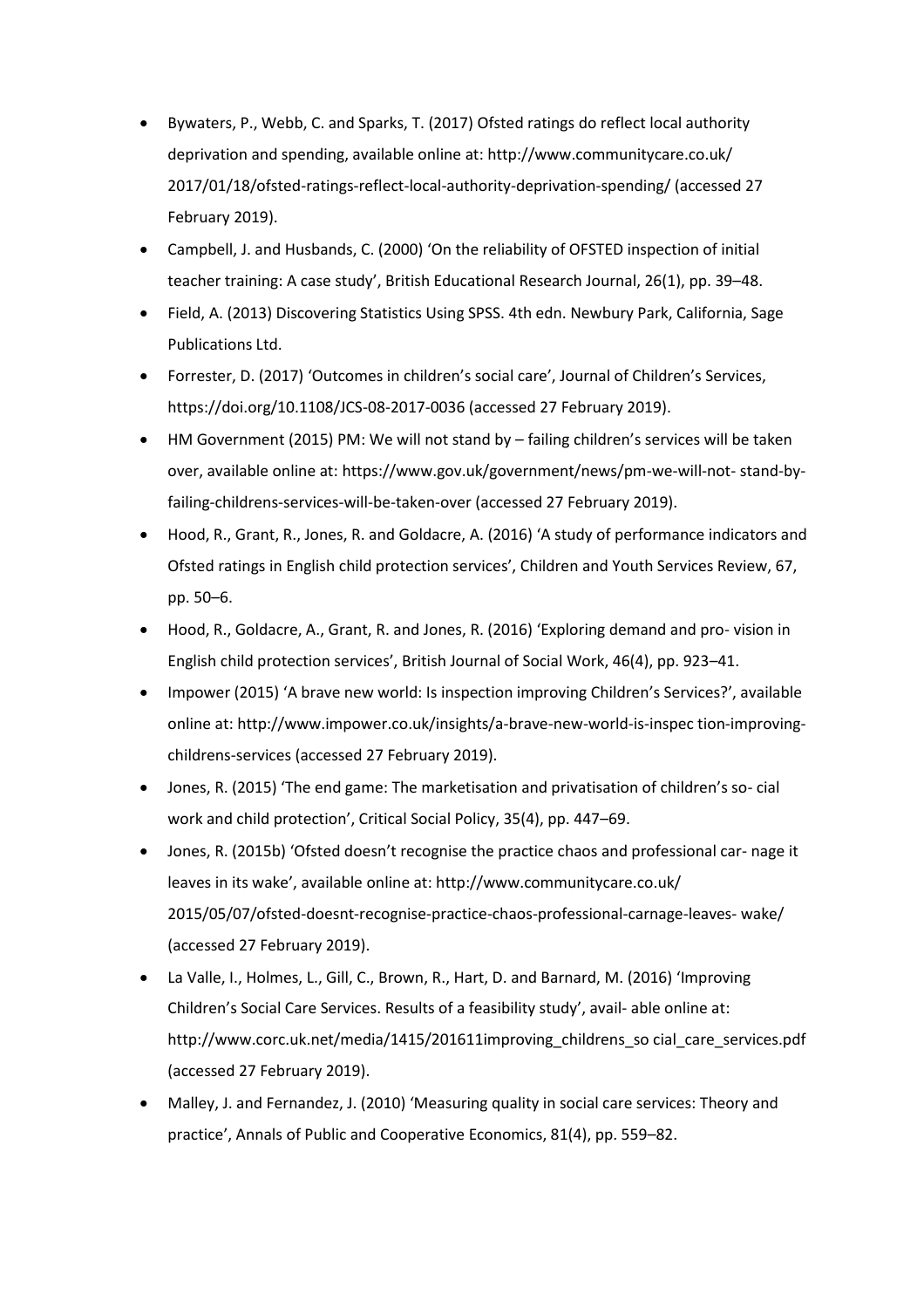- Munro, E. (2011) 'The Munro review of child protection: Final report', A Child-Centred System, available online at: https://www.gov.uk/government/uploads/ system/uploads/attachment\_data/file/175391/Munro-Review.pdf (accessed 27 February  $2019$ ).
- Munro, E. (2014) Review of first eleven Ofsted inspections of services for children in need of help and protection, children looked after and care leavers, and Local Safeguarding Children's Boards, available online at: https://assets.publishing.ser vice.gov.uk/government/uploads/system/uploads/attachment\_data/file/396378/ Review by Professor Eileen Munro of the first eleven Ofsted inspections of children\_s\_services\_and\_reviews\_of\_LSCBs.pdf (accessed 27 February 2019).
- National Audit Office (2016) 'Children in need of help or protection', available on-line at:  $\bullet$ https://www.nao.org.uk/wp-content/uploads/2016/10/Children-in-need-of- helpprotection.pdf (accessed 27 February 2019).
- Ofsted (2014) 'Raising standards, improving lives: The Office for Standards in Education, Children's Services and Skills (Ofsted) Strategic Plan 2014 to 2016', available online at: https://www.gov.uk/government/uploads/system/uploads/attachment\_data/file/379920/ Ofsted\_20Strategic\_20Plan\_202014-16.pdf (accessed 27 February 2019).
- Ofsted (2016) 'Ofsted social care annual report 2016', available online at: https:// www.gov.uk/government/publications/ofsted-social-care-annual-report-2016 (accessed 27 February 2019).
- Ofsted (2017a) 'Framework and evaluation schedule for the inspections of services for children in need of help and protection, children looked after and care leav-ers', available online at: https://www.gov.uk/government/uploads/system/uploads/at tachment data/file/662790/Inspection handbook inspections of services for chil dren in need of help and protection.pdf (accessed 27 February 2019).
- Ofsted (2017b) 'The Annual Report of Her Majesty's Chief Inspector of Education, Children's Services and Skills 2016/17', available online at: https://www.gov.uk/gov ernment/uploads/system/uploads/attachment\_data/file/666871/Ofsted\_Annual\_ Report\_2016-17\_Accessible.pdf (accessed 27 February 2019).
- Ouston, J., Fidler, B. and Earley, P. (1997) 'What do schools do after OFSTED school inspections - or before?', School Leadership and Management, 17(1), pp. 95-104.
- Rosenthanl, L. (2004) 'Do school inspections improve school quality? Ofsted inspections and school examination results in the UK', Economics of Education Review, 23(2), pp. 143-51.